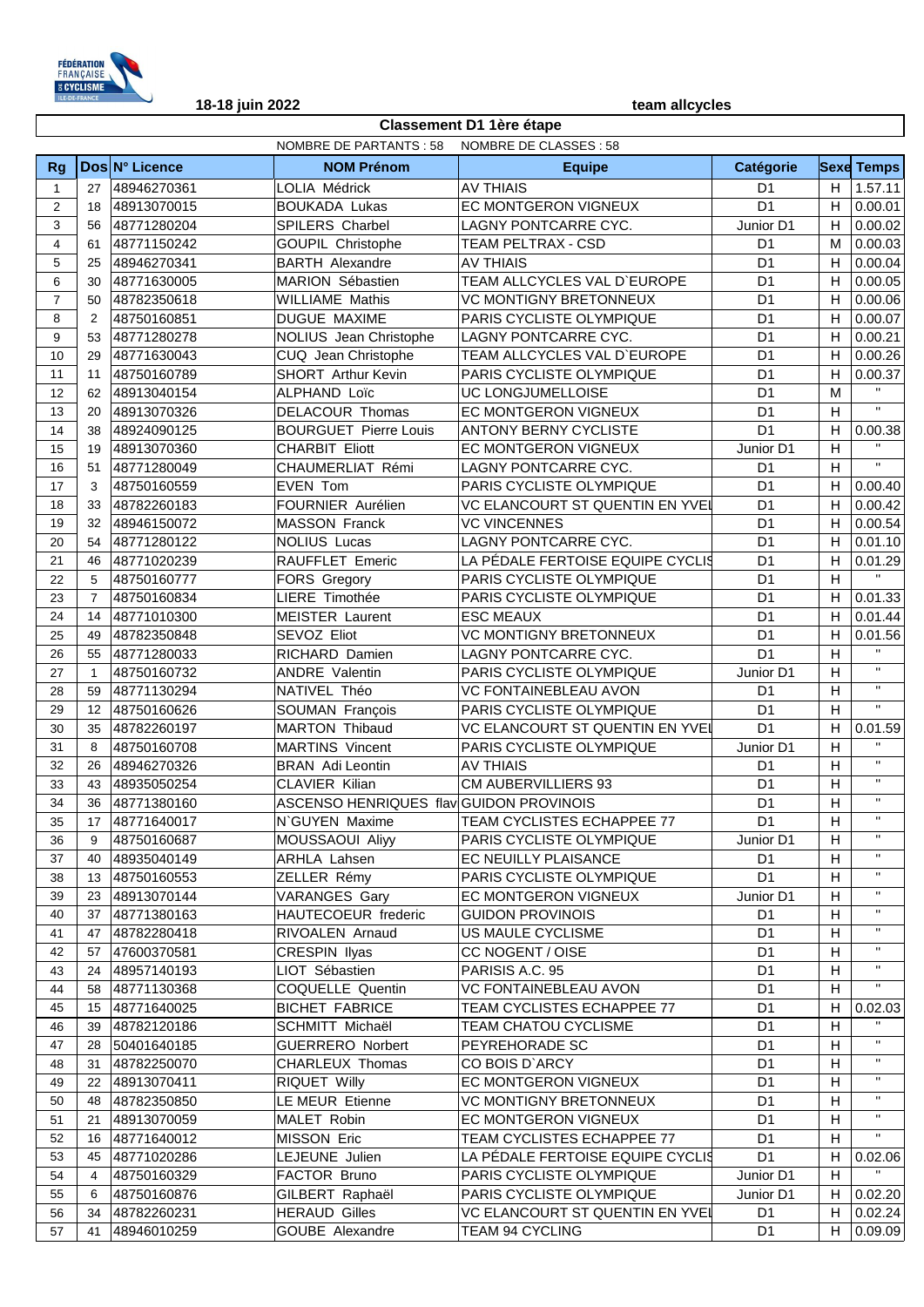| 58 | $\overline{A}$ | nac<br>≺ 1⁄<br>. <del>.</del> | SIG<br>∟ncrr<br>ההו<br>ם וס | .<br>٨IN<br>```<br>∵ISME<br>______ | -- |  | . .<br>$\cdots$ |
|----|----------------|-------------------------------|-----------------------------|------------------------------------|----|--|-----------------|
|----|----------------|-------------------------------|-----------------------------|------------------------------------|----|--|-----------------|

|                |                |                |                             | <b>Classement D2 1ère étape</b>   |                |                |                         |
|----------------|----------------|----------------|-----------------------------|-----------------------------------|----------------|----------------|-------------------------|
|                |                |                | NOMBRE DE PARTANTS : 39     | NOMBRE DE CLASSES : 32            |                |                |                         |
| <b>Rg</b>      |                | Dos N° Licence | <b>NOM Prénom</b>           | <b>Equipe</b>                     | Catégorie      |                | <b>Sexe Temps</b>       |
| 1              | 33             | 48771280337    | <b>RAPINAT Ludovic</b>      | LAGNY PONTCARRE CYC.              | D <sub>2</sub> | H              | 1.47.34                 |
| 2              | 19             | 48935040160    | <b>DENIS Kevin</b>          | <b>EC NEUILLY PLAISANCE</b>       | D <sub>2</sub> | Н              | 0.00.05                 |
| 3              | 17             | 48771640008    | PENVEN Cyril                | <b>TEAM CYCLISTES ECHAPPEE 77</b> | D <sub>2</sub> | Н              | 0.00.06                 |
| 4              | 34             | 48935070472    | LOHYER Stéphane             | <b>B.C. NOISY LE GRAND</b>        | D <sub>2</sub> | H              | 0.00.07                 |
| 5              | $\overline{4}$ | 48750160637    | <b>GONIEAUX Frédéric</b>    | PARIS CYCLISTE OLYMPIQUE          | D <sub>2</sub> | H              | 0.00.08                 |
| 6              | 40             | 48957110089    | <b>DELATTRE Eric</b>        | US EZANVILLE ECOUEN               | D <sub>2</sub> | $\overline{H}$ | 0.00.09                 |
| $\overline{7}$ | 8              | 48750160603    | QUINTERO Steven             | PARIS CYCLISTE OLYMPIQUE          | D <sub>2</sub> | H              | 0.00.10                 |
| 8              | 28             | 48924090394    | ROGEL Joffrey               | <b>ANTONY BERNY CYCLISTE</b>      | D <sub>2</sub> | H              | 0.00.11                 |
| 9              | 5              | 48750160585    | HANAIZI Mehdi               | PARIS CYCLISTE OLYMPIQUE          | D <sub>2</sub> | H              | 0.00.12                 |
| 10             | 20             | 48935040161    | <b>DENIS Steve</b>          | EC NEUILLY PLAISANCE              | D <sub>2</sub> | Н              | 0.00.13                 |
| 11             | 9              | 48750160557    | <b>VINDEX Jean Philippe</b> | PARIS CYCLISTE OLYMPIQUE          | D <sub>2</sub> | H              | 0.00.14                 |
| 12             | 15             | 48935050778    | <b>GUYARD Julien</b>        | CM AUBERVILLIERS 93               | D <sub>2</sub> | H              | $\mathbf{H}$            |
| 13             | 31             | 48957080555    | <b>GARNIER Philippe</b>     | ARGENTEUIL VAL DE SEINE 95        | D <sub>2</sub> | H              | $\mathbf{u}$            |
| 14             | 10             | 48913070394    | <b>LECART Thibaut</b>       | <b>EC MONTGERON VIGNEUX</b>       | D <sub>2</sub> | H              | $\mathbf{H}$            |
| 15             | 18             | 48935040019    | DELCROIX Sébastien          | EC NEUILLY PLAISANCE              | D <sub>2</sub> | H              | $\mathbf{H}$            |
| 16             | 16             | 48935050781    | MOUASSA Brahim              | CM AUBERVILLIERS 93               | D <sub>2</sub> | $\overline{H}$ | $\mathbf{H}$            |
| 17             | 13             | 48913070330    | <b>REMY Jean Charles</b>    | <b>EC MONTGERON VIGNEUX</b>       | D <sub>2</sub> | H              | $\mathbf{H}$            |
| 18             | 41             | 48771180041    | DEWAELE Thomas              | LAGNY PONTCARRE CYC.              | D <sub>2</sub> | M              | 0.00.18                 |
| 19             | $\overline{7}$ | 48750160534    | MATUSZEWSKI Sébastien       | PARIS CYCLISTE OLYMPIQUE          | D <sub>2</sub> | Н              | 0.00.20                 |
| 20             | $\mathbf{1}$   | 48750160060    | <b>BIALE Valentin</b>       | PARIS CYCLISTE OLYMPIQUE          | D <sub>2</sub> | H              | $\overline{\mathbf{u}}$ |
| 21             | 37             | 47600370618    | <b>KELLENS Anthony</b>      | CC NOGENT / OISE                  | D <sub>2</sub> | H              | $\mathbf{H}$            |
| 22             | 23             | 48771630037    | DELAPLACE Ludovic           | TEAM ALLCYCLES VAL D'EUROPE       | D <sub>2</sub> | H              | $\mathbf{H}$            |
| 23             | 22             | 48771630029    | <b>BOUKIR Rachid</b>        | TEAM ALLCYCLES VAL D'EUROPE       | D <sub>2</sub> | H              | $\mathbf{u}$            |
| 24             | 24             | 48771630007    | RIVOIRE Alban               | TEAM ALLCYCLES VAL D'EUROPE       | D <sub>2</sub> | $\mathsf{H}$   | $\overline{u}$          |
| 25             | 29             | 48782280460    | <b>HOFFMANN Denis</b>       | US MAULE CYCLISME                 | D <sub>2</sub> | H              | 0.02.35                 |
| 26             | $\overline{2}$ | 48750160830    | D'AGOSTINO Frédéric         | PARIS CYCLISTE OLYMPIQUE          | D <sub>2</sub> | H              | 0.02.41                 |
| 27             | 6              | 48750160227    | <b>HORREAUX Tristan</b>     | PARIS CYCLISTE OLYMPIQUE          | D <sub>2</sub> | H              | 0.03.02                 |
| 28             | 30             | 48771040248    | SINGLARD Jacques            | PEDALE COMBS LA VILLAISE          | D <sub>2</sub> | H              | 0.05.22                 |
| 29             | 27             | 48924090419    | <b>BOUCHET Sébastien</b>    | <b>ANTONY BERNY CYCLISTE</b>      | D <sub>2</sub> | H              | $\mathbf{H}$            |
| 30             | 11             | 48913070362    | MARGUERITE Damien           | EC MONTGERON VIGNEUX              | D <sub>2</sub> | H              | 0.05.24                 |
| 31             | 21             | 48935040047    | LEFRANCOIS Guillaume        | EC NEUILLY PLAISANCE              | D <sub>2</sub> | H              | 0.14.46                 |
| 32             | 26             | 48771490044    | <b>CHERRIER Olivier</b>     | <b>SC GRETZ TOURNAN</b>           | D <sub>2</sub> | H              | $\overline{\mathbf{u}}$ |

### **Classement D3 1ère étape**

|                |                 |                | NOMBRE DE PARTANTS : 29                  | NOMBRE DE CLASSES : 28                            |                  |   |                   |
|----------------|-----------------|----------------|------------------------------------------|---------------------------------------------------|------------------|---|-------------------|
| Rg             |                 | Dos N° Licence | <b>NOM Prénom</b>                        | <b>Equipe</b>                                     | <b>Catégorie</b> |   | <b>Sexe Temps</b> |
|                | 12 <sup>°</sup> | 48771630031    | <b>LEFORT Christophe</b>                 | TEAM ALLCYCLES VAL D'EUROPE                       | D <sub>3</sub>   | H | 1.38.18           |
| 2              | 7               | 48771020245    | <b>DOUCET Michel</b>                     | LA PÉDALE FERTOISE EQUIPE CYCLIS Arbitre Régional |                  | H | 0.00.04           |
| 3              | 14              | 48935130192    | <b>GAULTIER Laurent</b>                  | USM GAGNY                                         | D <sub>3</sub>   | H | 0.00.05           |
| 4              | 21              | 48913070386    | VANVYNCKT Michel                         | <b>EC MONTGERON VIGNEUX</b>                       | D <sub>3</sub>   | H | 0.02.21           |
| 5              | 22              | 48935360001    | FERREIRA Armenio                         | <b>ROMS TEAM</b>                                  | D <sub>3</sub>   | H | 0.02.22           |
| 6              | 23              | 48946150063    | <b>BOLOT Thomas</b>                      | <b>VC VINCENNES</b>                               | D <sub>3</sub>   | H | 0.02.23           |
| $\overline{7}$ | 10              | 48771630038    | <b>ARROYO Luis</b>                       | TEAM ALLCYCLES VAL D'EUROPE                       | D <sub>3</sub>   | H | 0.02.24           |
| 8              | 5               | 48935040095    | DESESQUELLE William                      | <b>EC NEUILLY PLAISANCE</b>                       | D <sub>3</sub>   | H | 0.02.25           |
| 9              | 8               | 48771020285    | <b>HORNN</b> Jean Pierre                 | LA PÉDALE FERTOISE EQUIPE CYCLIS                  | D <sub>3</sub>   | H | 0.02.26           |
| 10             | 25              | 48750160727    | PIEDELOUP Fabien                         | PARIS CYCLISTE OLYMPIQUE                          | D <sub>3</sub>   | H | 0.02.27           |
| 11             | 6               | 48771020252    | <b>BARTLET Frédéric</b>                  | LA PÉDALE FERTOISE EQUIPE CYCLIS                  | D <sub>3</sub>   | H | 0.02.28           |
| 12             | 4               | 47020970046    | LETE Frédéric                            | <b>EC CHATEAU THIERRY</b>                         | D <sub>3</sub>   | H | $\mathbf{H}$      |
| 13             |                 | 48957100167    | <b>IACCHETTI David</b>                   | AC VAL D'OISE                                     | D <sub>3</sub>   | H | $\mathbf{H}$      |
| 14             | 26              | 48935190058    | <b>GAVELLE Michel</b>                    | <b>SE PAVILLONNAIS</b>                            | D <sub>3</sub>   | H | $\mathbf H$       |
| 15             | 29              | 48771020345    | JEANNESSON Rodolphe                      | LA PÉDALE FERTOISE EQUIPE CYCLIS                  | D <sub>3</sub>   | M | $\mathbf{H}$      |
| 16             | 17              | 48771050106    | MOREL BIRON Raphaël                      | MELUN CYCL, ORGANISATION                          | D <sub>3</sub>   | H | $\mathbf{H}$      |
| 17             | 28              | 48771280104    | CABRAS Antonio                           | LAGNY PONTCARRE CYC.                              | D <sub>3</sub>   | H |                   |
| 18             | 9               | 48771020099    | PRUVOST Sébastien                        | LA PÉDALE FERTOISE EQUIPE CYCLI§                  | D <sub>3</sub>   | H | $\mathbf H$       |
| 19             | 16              | 48935130115    | <b>SEGUIN Philippe</b>                   | USM GAGNY                                         | D <sub>3</sub>   | H | $\mathbf{H}$      |
| 20             | 30              | 48771630015    | DOLEZ Lou                                | TEAM ALLCYCLES VAL D'EUROPE                       | 3è               | D | $\mathbf{H}$      |
| 21             | 18              | 48771080009    | OILLIC Erwan                             | <b>AS CHELLES</b>                                 | D <sub>3</sub>   | H | 0.02.34           |
| 22             | 3               | 47020970645    | LESNE Eric                               | <b>EC CHATEAU THIERRY</b>                         | D <sub>3</sub>   | H |                   |
| 23             | 19              | 48771080005    | TAIEB Franck                             | <b>AS CHELLES</b>                                 | D <sub>3</sub>   | H | $\mathbf{H}$      |
| 24             | 20              | 48913070088    | <b>GREGOIRE</b> Jean Claude              | <b>EC MONTGERON VIGNEUX</b>                       | D <sub>3</sub>   | H | 0.02.39           |
| 25             | 27              | 48935190065    | LEMAITRE Laurent                         | <b>SE PAVILLONNAIS</b>                            | D <sub>3</sub>   | H | 0.02.53           |
| 26             | 2               | 48957100179    | MARQUES Christophe                       | AC VAL D'OISE                                     | D <sub>3</sub>   | H | 0.04.13           |
| 27             | 24              | 48913250099    | BILLOT MORNET Christophe TEAM VTT MAISSE |                                                   | D <sub>3</sub>   | H | 0.05.54           |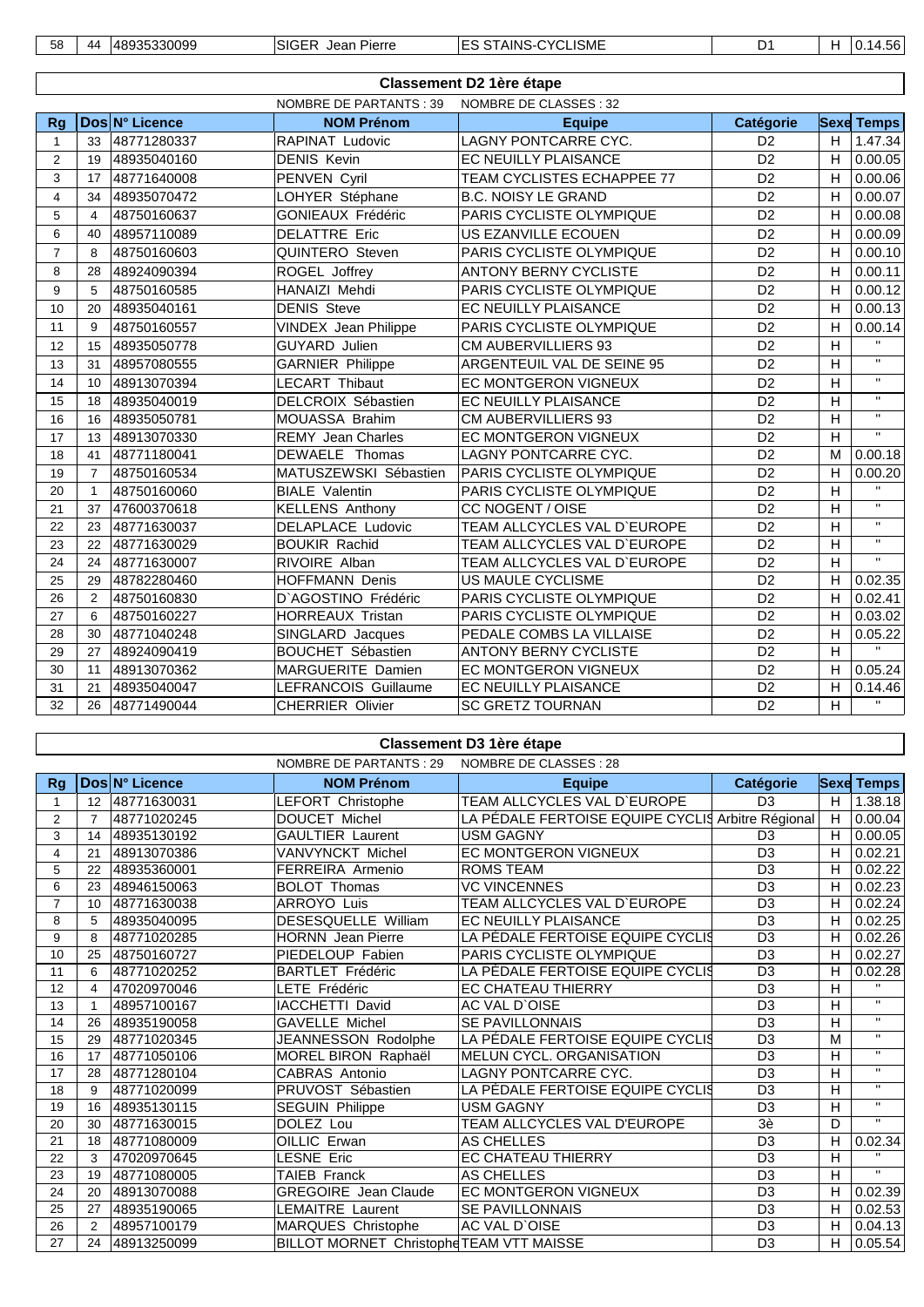| 28 | 3004C<br>л×<br>70 L | $\cdots$<br>rederic<br>$\cdot$ | EUROPE<br>$\sim$<br>$\sqrt{\Delta}$<br>ΆM<br>AL.<br>.v. vo<br><b>VAL</b> | $\mathbf{a}$<br>33. | ــ<br>- | ,, |
|----|---------------------|--------------------------------|--------------------------------------------------------------------------|---------------------|---------|----|
|    |                     |                                |                                                                          |                     |         |    |

|    | <b>Classement D4 1ère étape</b> |                |                                  |                                      |                  |    |                   |  |  |  |  |  |
|----|---------------------------------|----------------|----------------------------------|--------------------------------------|------------------|----|-------------------|--|--|--|--|--|
|    |                                 |                | NOMBRE DE PARTANTS : 23          | NOMBRE DE CLASSES : 22               |                  |    |                   |  |  |  |  |  |
| Rg |                                 | Dos N° Licence | <b>NOM Prénom</b>                | <b>Equipe</b>                        | <b>Catégorie</b> |    | <b>Sexe Temps</b> |  |  |  |  |  |
|    | 21                              | 48771040250    | <b>LIBRE David</b>               | PEDALE COMBS LA VILLAISE             | D4               | H. | 1.28.03           |  |  |  |  |  |
| 2  | 6                               | 48946270046    | GONCALVES DA CRUZ Carl AV THIAIS |                                      | D <sub>4</sub>   | H  | 0.01.18           |  |  |  |  |  |
| 3  | 3                               | 48771280300    | <b>LE GALL Olivier</b>           | LAGNY PONTCARRE CYC.                 | D <sub>4</sub>   | H. | 0.01.59           |  |  |  |  |  |
| 4  | 15                              | 47020650044    | <b>BRODIN FREDERIC</b>           | LA CHERIZIENNE CHAUNY                | D <sub>4</sub>   | H  | 0.02.04           |  |  |  |  |  |
| 5  | 26                              | 48935190008    | CLAVIER Philippe                 | <b>SE PAVILLONNAIS</b>               | D <sub>4</sub>   | H. | 0.02.05           |  |  |  |  |  |
| 6  | 4                               | 48771280155    | <b>REGNAULT Tristan</b>          | LAGNY PONTCARRE CYC.                 | D <sub>4</sub>   | H  | 0.02.06           |  |  |  |  |  |
|    | 24                              | 48935130059    | LEBOUCQ Bernard                  | USM GAGNY                            | D <sub>4</sub>   | H  | 0.02.15           |  |  |  |  |  |
| 8  | 8                               | 48771630039    | <b>DUBUSSET Alain</b>            | TEAM ALLCYCLES VAL D'EUROPE          | D <sub>4</sub>   | H  | 0.02.16           |  |  |  |  |  |
| 9  | 9                               | 48771630032    | TEIXEIRA Joao Paulo              | TEAM ALLCYCLES VAL D`EUROPE          | D <sub>4</sub>   | H  | 0.02.48           |  |  |  |  |  |
| 10 |                                 | 48771630036    | <b>BOUYER</b> Jacques            | TEAM ALLCYCLES VAL D`EUROPE          | D <sub>4</sub>   | H  | 0.02.52           |  |  |  |  |  |
| 11 | 18                              | 48771150273    | <b>MERCIER Thierry</b>           | TEAM PELTRAX - CSD                   | D <sub>4</sub>   | H  | 0.02.51           |  |  |  |  |  |
| 12 | 5                               | 48935050125    | <b>GIROUX ANDRE</b>              | <b>CM AUBERVILLIERS 93</b>           | D <sub>4</sub>   | H  | 0.02.56           |  |  |  |  |  |
| 13 | 25                              | 48935190059    | CALLICO Bruno                    | <b>SE PAVILLONNAIS</b>               | D <sub>4</sub>   | H  | $\mathbf{H}$      |  |  |  |  |  |
| 14 |                                 | 48771080057    | <b>HUET</b> Laurent              | AS CHELLES                           | D <sub>4</sub>   | H. | 0.03.02           |  |  |  |  |  |
| 15 | 13                              | 48935040048    | LEFRANCOIS Alain                 | EC NEUILLY PLAISANCE                 | D <sub>4</sub>   | H  |                   |  |  |  |  |  |
| 16 | 10                              | 48771020282    | LEJEUNE Alain                    | LA PÉDALE FERTOISE EQUIPE CYCLIS     | D <sub>4</sub>   | H  | $\mathbf{H}$      |  |  |  |  |  |
| 17 | 23                              | 48957400017    | LOUVEL Gilles                    | <b>TEAM BIKE CYCLISTE SAINT PRIX</b> | D <sub>4</sub>   | H  | 0.03.16           |  |  |  |  |  |
| 18 | 14                              | 48771050102    | <b>DURU Clothilde</b>            | <b>MELUN CYCL, ORGANISATION</b>      | D <sub>4</sub>   | D. | 0.08.45           |  |  |  |  |  |
| 19 | 17                              | 48913070331    | <b>REMY Sandra</b>               | <b>EC MONTGERON VIGNEUX</b>          | D <sub>1</sub>   | D  | 0.08.52           |  |  |  |  |  |
| 20 | 19                              | 48771190141    | LE STRAT Bruno                   | <b>CC COULOMMIERS</b>                | D <sub>4</sub>   | H  | 0.09.24           |  |  |  |  |  |
| 21 | 12                              | 48771020342    | <b>TESSIER Philippe</b>          | LA PÉDALE FERTOISE EQUIPE CYCLI§     | D <sub>4</sub>   | H  | 0.09.28           |  |  |  |  |  |
| 22 | 16                              | 48913070306    | HAMON Christophe                 | EC MONTGERON VIGNEUX                 | D <sub>4</sub>   | H. | 0.09.31           |  |  |  |  |  |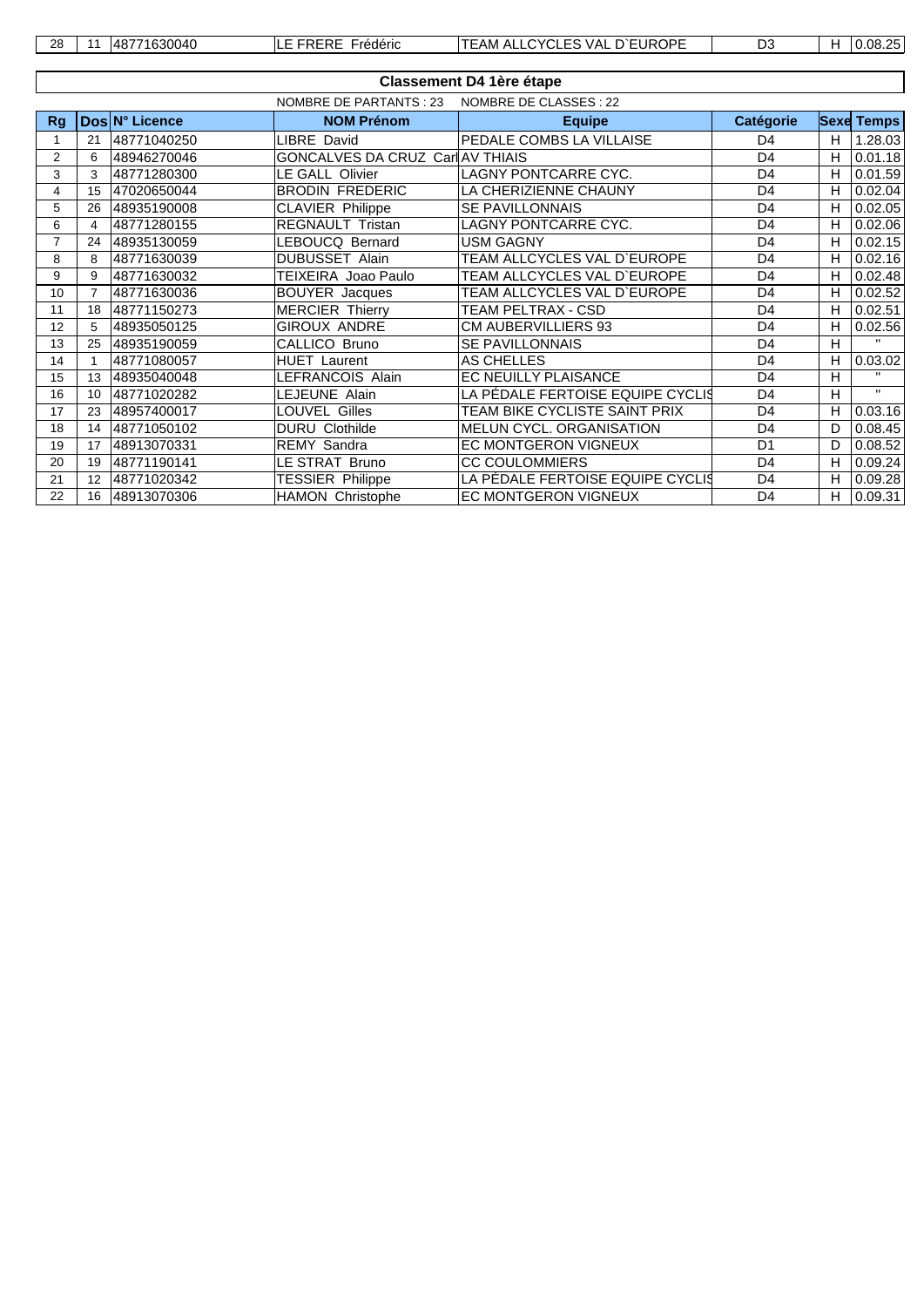

|             |                              | <b>Classement D1</b>                                                                                                                                                                            |                                                                                                                                                                                                    |                                                                                                                                                                                                                   |                                                                                                                                                                                                                                                                                                                                                                                                                                                                                                                                           |                                                                                                                                                                                                                                                                                                                                                                                                                                                                                                                                                                                                                                                                                                                                                   |                                                                                                                                                                                                                                                                                                                                                                                                                                                                                                                                                                                                                                                                                                                                                                                                                                                                                                                                        |                                                                                                                                                                                                                                                                                                                                                                                                                                                                                                                                                                                   |                                                                                                                                                                         |                         |
|-------------|------------------------------|-------------------------------------------------------------------------------------------------------------------------------------------------------------------------------------------------|----------------------------------------------------------------------------------------------------------------------------------------------------------------------------------------------------|-------------------------------------------------------------------------------------------------------------------------------------------------------------------------------------------------------------------|-------------------------------------------------------------------------------------------------------------------------------------------------------------------------------------------------------------------------------------------------------------------------------------------------------------------------------------------------------------------------------------------------------------------------------------------------------------------------------------------------------------------------------------------|---------------------------------------------------------------------------------------------------------------------------------------------------------------------------------------------------------------------------------------------------------------------------------------------------------------------------------------------------------------------------------------------------------------------------------------------------------------------------------------------------------------------------------------------------------------------------------------------------------------------------------------------------------------------------------------------------------------------------------------------------|----------------------------------------------------------------------------------------------------------------------------------------------------------------------------------------------------------------------------------------------------------------------------------------------------------------------------------------------------------------------------------------------------------------------------------------------------------------------------------------------------------------------------------------------------------------------------------------------------------------------------------------------------------------------------------------------------------------------------------------------------------------------------------------------------------------------------------------------------------------------------------------------------------------------------------------|-----------------------------------------------------------------------------------------------------------------------------------------------------------------------------------------------------------------------------------------------------------------------------------------------------------------------------------------------------------------------------------------------------------------------------------------------------------------------------------------------------------------------------------------------------------------------------------|-------------------------------------------------------------------------------------------------------------------------------------------------------------------------|-------------------------|
|             | <b>Temps</b>                 |                                                                                                                                                                                                 |                                                                                                                                                                                                    |                                                                                                                                                                                                                   |                                                                                                                                                                                                                                                                                                                                                                                                                                                                                                                                           | <b>NOMBRE DE PARTANTS: 58</b>                                                                                                                                                                                                                                                                                                                                                                                                                                                                                                                                                                                                                                                                                                                     | NOMBRE DE CLASSES : 54                                                                                                                                                                                                                                                                                                                                                                                                                                                                                                                                                                                                                                                                                                                                                                                                                                                                                                                 |                                                                                                                                                                                                                                                                                                                                                                                                                                                                                                                                                                                   |                                                                                                                                                                         |                         |
| $h \mid mn$ |                              | s                                                                                                                                                                                               | <b>Rg</b>                                                                                                                                                                                          | <b>Dos</b>                                                                                                                                                                                                        | <b>N° Licence</b>                                                                                                                                                                                                                                                                                                                                                                                                                                                                                                                         | <b>NOM Prénom</b>                                                                                                                                                                                                                                                                                                                                                                                                                                                                                                                                                                                                                                                                                                                                 | <b>Equipe</b>                                                                                                                                                                                                                                                                                                                                                                                                                                                                                                                                                                                                                                                                                                                                                                                                                                                                                                                          | Catégorie                                                                                                                                                                                                                                                                                                                                                                                                                                                                                                                                                                         |                                                                                                                                                                         | <b>Sexe Temps</b>       |
|             | 10 <sup>°</sup>              | 54                                                                                                                                                                                              | $\mathbf{1}$                                                                                                                                                                                       | 30                                                                                                                                                                                                                | 48771630005                                                                                                                                                                                                                                                                                                                                                                                                                                                                                                                               | MARION Sébastien                                                                                                                                                                                                                                                                                                                                                                                                                                                                                                                                                                                                                                                                                                                                  | TEAM ALLCYCLES VAL D'EUROPE                                                                                                                                                                                                                                                                                                                                                                                                                                                                                                                                                                                                                                                                                                                                                                                                                                                                                                            | D <sub>1</sub>                                                                                                                                                                                                                                                                                                                                                                                                                                                                                                                                                                    | H                                                                                                                                                                       | 0.10.54                 |
|             | 11                           | 41                                                                                                                                                                                              | $\overline{2}$                                                                                                                                                                                     | 29                                                                                                                                                                                                                | 48771630043                                                                                                                                                                                                                                                                                                                                                                                                                                                                                                                               | CUQ Jean Christophe                                                                                                                                                                                                                                                                                                                                                                                                                                                                                                                                                                                                                                                                                                                               | TEAM ALLCYCLES VAL D'EUROPE                                                                                                                                                                                                                                                                                                                                                                                                                                                                                                                                                                                                                                                                                                                                                                                                                                                                                                            | D <sub>1</sub>                                                                                                                                                                                                                                                                                                                                                                                                                                                                                                                                                                    | H                                                                                                                                                                       | 0.00.47                 |
|             |                              | 42                                                                                                                                                                                              | 3                                                                                                                                                                                                  | 26                                                                                                                                                                                                                | 48946270326                                                                                                                                                                                                                                                                                                                                                                                                                                                                                                                               | <b>BRAN</b> Adi Leontin                                                                                                                                                                                                                                                                                                                                                                                                                                                                                                                                                                                                                                                                                                                           | <b>AV THIAIS</b>                                                                                                                                                                                                                                                                                                                                                                                                                                                                                                                                                                                                                                                                                                                                                                                                                                                                                                                       | D <sub>1</sub>                                                                                                                                                                                                                                                                                                                                                                                                                                                                                                                                                                    | H                                                                                                                                                                       | 0.00.48                 |
|             |                              | 43                                                                                                                                                                                              | $\overline{4}$                                                                                                                                                                                     | 5                                                                                                                                                                                                                 | 48750160777                                                                                                                                                                                                                                                                                                                                                                                                                                                                                                                               | FORS Gregory                                                                                                                                                                                                                                                                                                                                                                                                                                                                                                                                                                                                                                                                                                                                      | PARIS CYCLISTE OLYMPIQUE                                                                                                                                                                                                                                                                                                                                                                                                                                                                                                                                                                                                                                                                                                                                                                                                                                                                                                               | D <sub>1</sub>                                                                                                                                                                                                                                                                                                                                                                                                                                                                                                                                                                    | H                                                                                                                                                                       | 0.00.49                 |
|             |                              | 52                                                                                                                                                                                              | 5                                                                                                                                                                                                  | 11                                                                                                                                                                                                                | 48750160789                                                                                                                                                                                                                                                                                                                                                                                                                                                                                                                               | SHORT Arthur Kevin                                                                                                                                                                                                                                                                                                                                                                                                                                                                                                                                                                                                                                                                                                                                | PARIS CYCLISTE OLYMPIQUE                                                                                                                                                                                                                                                                                                                                                                                                                                                                                                                                                                                                                                                                                                                                                                                                                                                                                                               | D <sub>1</sub>                                                                                                                                                                                                                                                                                                                                                                                                                                                                                                                                                                    | Н                                                                                                                                                                       | 0.00.58                 |
|             |                              | 53                                                                                                                                                                                              | 6                                                                                                                                                                                                  | 33                                                                                                                                                                                                                | 48782260183                                                                                                                                                                                                                                                                                                                                                                                                                                                                                                                               | FOURNIER Aurélien                                                                                                                                                                                                                                                                                                                                                                                                                                                                                                                                                                                                                                                                                                                                 | VC ELANCOURT ST QUENTIN EN YVEL                                                                                                                                                                                                                                                                                                                                                                                                                                                                                                                                                                                                                                                                                                                                                                                                                                                                                                        | D <sub>1</sub>                                                                                                                                                                                                                                                                                                                                                                                                                                                                                                                                                                    | H                                                                                                                                                                       | 0.00.59                 |
|             | 12                           | $\overline{4}$                                                                                                                                                                                  | $\overline{7}$                                                                                                                                                                                     | 24                                                                                                                                                                                                                | 48957140193                                                                                                                                                                                                                                                                                                                                                                                                                                                                                                                               | LIOT Sébastien                                                                                                                                                                                                                                                                                                                                                                                                                                                                                                                                                                                                                                                                                                                                    | PARISIS A.C. 95                                                                                                                                                                                                                                                                                                                                                                                                                                                                                                                                                                                                                                                                                                                                                                                                                                                                                                                        | D <sub>1</sub>                                                                                                                                                                                                                                                                                                                                                                                                                                                                                                                                                                    | H                                                                                                                                                                       | 0.01.10                 |
|             |                              | 5                                                                                                                                                                                               | 8                                                                                                                                                                                                  | 61                                                                                                                                                                                                                | 48771150242                                                                                                                                                                                                                                                                                                                                                                                                                                                                                                                               | GOUPIL Christophe                                                                                                                                                                                                                                                                                                                                                                                                                                                                                                                                                                                                                                                                                                                                 | TEAM PELTRAX - CSD                                                                                                                                                                                                                                                                                                                                                                                                                                                                                                                                                                                                                                                                                                                                                                                                                                                                                                                     | D <sub>1</sub>                                                                                                                                                                                                                                                                                                                                                                                                                                                                                                                                                                    | M                                                                                                                                                                       | 0.01.11                 |
|             |                              | 6                                                                                                                                                                                               | 9                                                                                                                                                                                                  | 13                                                                                                                                                                                                                | 48750160553                                                                                                                                                                                                                                                                                                                                                                                                                                                                                                                               | ZELLER Rémy                                                                                                                                                                                                                                                                                                                                                                                                                                                                                                                                                                                                                                                                                                                                       | PARIS CYCLISTE OLYMPIQUE                                                                                                                                                                                                                                                                                                                                                                                                                                                                                                                                                                                                                                                                                                                                                                                                                                                                                                               | D <sub>1</sub>                                                                                                                                                                                                                                                                                                                                                                                                                                                                                                                                                                    | H                                                                                                                                                                       | 0.01.12                 |
|             |                              | $\overline{7}$                                                                                                                                                                                  | 10                                                                                                                                                                                                 | 39                                                                                                                                                                                                                | 48782120186                                                                                                                                                                                                                                                                                                                                                                                                                                                                                                                               | <b>SCHMITT Michaël</b>                                                                                                                                                                                                                                                                                                                                                                                                                                                                                                                                                                                                                                                                                                                            | <b>TEAM CHATOU CYCLISME</b>                                                                                                                                                                                                                                                                                                                                                                                                                                                                                                                                                                                                                                                                                                                                                                                                                                                                                                            | D <sub>1</sub>                                                                                                                                                                                                                                                                                                                                                                                                                                                                                                                                                                    | H                                                                                                                                                                       | 0.01.13                 |
|             |                              |                                                                                                                                                                                                 | 11                                                                                                                                                                                                 | 38                                                                                                                                                                                                                | 48924090125                                                                                                                                                                                                                                                                                                                                                                                                                                                                                                                               | <b>BOURGUET Pierre Louis</b>                                                                                                                                                                                                                                                                                                                                                                                                                                                                                                                                                                                                                                                                                                                      | <b>ANTONY BERNY CYCLISTE</b>                                                                                                                                                                                                                                                                                                                                                                                                                                                                                                                                                                                                                                                                                                                                                                                                                                                                                                           | D <sub>1</sub>                                                                                                                                                                                                                                                                                                                                                                                                                                                                                                                                                                    | H                                                                                                                                                                       |                         |
|             |                              | 8                                                                                                                                                                                               | 12                                                                                                                                                                                                 | 17                                                                                                                                                                                                                | 48771640017                                                                                                                                                                                                                                                                                                                                                                                                                                                                                                                               | N'GUYEN Maxime                                                                                                                                                                                                                                                                                                                                                                                                                                                                                                                                                                                                                                                                                                                                    | TEAM CYCLISTES ECHAPPEE 77                                                                                                                                                                                                                                                                                                                                                                                                                                                                                                                                                                                                                                                                                                                                                                                                                                                                                                             | D <sub>1</sub>                                                                                                                                                                                                                                                                                                                                                                                                                                                                                                                                                                    | H                                                                                                                                                                       | 0.01.14                 |
|             |                              |                                                                                                                                                                                                 | 13                                                                                                                                                                                                 | 25                                                                                                                                                                                                                | 48946270341                                                                                                                                                                                                                                                                                                                                                                                                                                                                                                                               | <b>BARTH Alexandre</b>                                                                                                                                                                                                                                                                                                                                                                                                                                                                                                                                                                                                                                                                                                                            | <b>AV THIAIS</b>                                                                                                                                                                                                                                                                                                                                                                                                                                                                                                                                                                                                                                                                                                                                                                                                                                                                                                                       | D <sub>1</sub>                                                                                                                                                                                                                                                                                                                                                                                                                                                                                                                                                                    | H                                                                                                                                                                       |                         |
|             |                              | 10                                                                                                                                                                                              | 14                                                                                                                                                                                                 | 58                                                                                                                                                                                                                | 48771130368                                                                                                                                                                                                                                                                                                                                                                                                                                                                                                                               | COQUELLE Quentin                                                                                                                                                                                                                                                                                                                                                                                                                                                                                                                                                                                                                                                                                                                                  | VC FONTAINEBLEAU AVON                                                                                                                                                                                                                                                                                                                                                                                                                                                                                                                                                                                                                                                                                                                                                                                                                                                                                                                  | D <sub>1</sub>                                                                                                                                                                                                                                                                                                                                                                                                                                                                                                                                                                    | H                                                                                                                                                                       | 0.01.16                 |
|             |                              | 17                                                                                                                                                                                              | 15                                                                                                                                                                                                 | 14                                                                                                                                                                                                                | 48771010300                                                                                                                                                                                                                                                                                                                                                                                                                                                                                                                               | <b>MEISTER Laurent</b>                                                                                                                                                                                                                                                                                                                                                                                                                                                                                                                                                                                                                                                                                                                            | <b>ESC MEAUX</b>                                                                                                                                                                                                                                                                                                                                                                                                                                                                                                                                                                                                                                                                                                                                                                                                                                                                                                                       | D <sub>1</sub>                                                                                                                                                                                                                                                                                                                                                                                                                                                                                                                                                                    | H                                                                                                                                                                       | 0.01.23                 |
|             |                              | 18                                                                                                                                                                                              | 16                                                                                                                                                                                                 | $\overline{2}$                                                                                                                                                                                                    | 48750160851                                                                                                                                                                                                                                                                                                                                                                                                                                                                                                                               | <b>DUGUE Maxime</b>                                                                                                                                                                                                                                                                                                                                                                                                                                                                                                                                                                                                                                                                                                                               | PARIS CYCLISTE OLYMPIQUE                                                                                                                                                                                                                                                                                                                                                                                                                                                                                                                                                                                                                                                                                                                                                                                                                                                                                                               | D <sub>1</sub>                                                                                                                                                                                                                                                                                                                                                                                                                                                                                                                                                                    | H                                                                                                                                                                       | 0.01.24                 |
|             |                              | 19                                                                                                                                                                                              | 17                                                                                                                                                                                                 | 54                                                                                                                                                                                                                | 48771280122                                                                                                                                                                                                                                                                                                                                                                                                                                                                                                                               | <b>NOLIUS Lucas</b>                                                                                                                                                                                                                                                                                                                                                                                                                                                                                                                                                                                                                                                                                                                               | LAGNY PONTCARRE CYC.                                                                                                                                                                                                                                                                                                                                                                                                                                                                                                                                                                                                                                                                                                                                                                                                                                                                                                                   | D <sub>1</sub>                                                                                                                                                                                                                                                                                                                                                                                                                                                                                                                                                                    | H                                                                                                                                                                       | 0.01.25                 |
|             |                              | 21                                                                                                                                                                                              | 18                                                                                                                                                                                                 | 8                                                                                                                                                                                                                 | 48750160708                                                                                                                                                                                                                                                                                                                                                                                                                                                                                                                               | <b>MARTINS Vincent</b>                                                                                                                                                                                                                                                                                                                                                                                                                                                                                                                                                                                                                                                                                                                            | PARIS CYCLISTE OLYMPIQUE                                                                                                                                                                                                                                                                                                                                                                                                                                                                                                                                                                                                                                                                                                                                                                                                                                                                                                               | Junior D1                                                                                                                                                                                                                                                                                                                                                                                                                                                                                                                                                                         | H                                                                                                                                                                       | 0.01.27                 |
|             |                              | 24                                                                                                                                                                                              | 19                                                                                                                                                                                                 | 3                                                                                                                                                                                                                 | 48750160559                                                                                                                                                                                                                                                                                                                                                                                                                                                                                                                               | <b>EVEN Tom</b>                                                                                                                                                                                                                                                                                                                                                                                                                                                                                                                                                                                                                                                                                                                                   | PARIS CYCLISTE OLYMPIQUE                                                                                                                                                                                                                                                                                                                                                                                                                                                                                                                                                                                                                                                                                                                                                                                                                                                                                                               | D <sub>1</sub>                                                                                                                                                                                                                                                                                                                                                                                                                                                                                                                                                                    | H                                                                                                                                                                       | 0.01.30                 |
|             |                              |                                                                                                                                                                                                 |                                                                                                                                                                                                    |                                                                                                                                                                                                                   |                                                                                                                                                                                                                                                                                                                                                                                                                                                                                                                                           |                                                                                                                                                                                                                                                                                                                                                                                                                                                                                                                                                                                                                                                                                                                                                   |                                                                                                                                                                                                                                                                                                                                                                                                                                                                                                                                                                                                                                                                                                                                                                                                                                                                                                                                        |                                                                                                                                                                                                                                                                                                                                                                                                                                                                                                                                                                                   |                                                                                                                                                                         | $\mathbf{H}$            |
|             |                              |                                                                                                                                                                                                 |                                                                                                                                                                                                    |                                                                                                                                                                                                                   |                                                                                                                                                                                                                                                                                                                                                                                                                                                                                                                                           |                                                                                                                                                                                                                                                                                                                                                                                                                                                                                                                                                                                                                                                                                                                                                   |                                                                                                                                                                                                                                                                                                                                                                                                                                                                                                                                                                                                                                                                                                                                                                                                                                                                                                                                        |                                                                                                                                                                                                                                                                                                                                                                                                                                                                                                                                                                                   |                                                                                                                                                                         | 0.01.32                 |
|             |                              |                                                                                                                                                                                                 |                                                                                                                                                                                                    |                                                                                                                                                                                                                   |                                                                                                                                                                                                                                                                                                                                                                                                                                                                                                                                           |                                                                                                                                                                                                                                                                                                                                                                                                                                                                                                                                                                                                                                                                                                                                                   |                                                                                                                                                                                                                                                                                                                                                                                                                                                                                                                                                                                                                                                                                                                                                                                                                                                                                                                                        |                                                                                                                                                                                                                                                                                                                                                                                                                                                                                                                                                                                   |                                                                                                                                                                         | 0.01.34                 |
|             |                              |                                                                                                                                                                                                 |                                                                                                                                                                                                    |                                                                                                                                                                                                                   |                                                                                                                                                                                                                                                                                                                                                                                                                                                                                                                                           |                                                                                                                                                                                                                                                                                                                                                                                                                                                                                                                                                                                                                                                                                                                                                   |                                                                                                                                                                                                                                                                                                                                                                                                                                                                                                                                                                                                                                                                                                                                                                                                                                                                                                                                        |                                                                                                                                                                                                                                                                                                                                                                                                                                                                                                                                                                                   |                                                                                                                                                                         | 0.01.35                 |
|             |                              |                                                                                                                                                                                                 |                                                                                                                                                                                                    |                                                                                                                                                                                                                   |                                                                                                                                                                                                                                                                                                                                                                                                                                                                                                                                           |                                                                                                                                                                                                                                                                                                                                                                                                                                                                                                                                                                                                                                                                                                                                                   |                                                                                                                                                                                                                                                                                                                                                                                                                                                                                                                                                                                                                                                                                                                                                                                                                                                                                                                                        |                                                                                                                                                                                                                                                                                                                                                                                                                                                                                                                                                                                   |                                                                                                                                                                         | 0.01.37                 |
|             |                              |                                                                                                                                                                                                 |                                                                                                                                                                                                    |                                                                                                                                                                                                                   |                                                                                                                                                                                                                                                                                                                                                                                                                                                                                                                                           |                                                                                                                                                                                                                                                                                                                                                                                                                                                                                                                                                                                                                                                                                                                                                   |                                                                                                                                                                                                                                                                                                                                                                                                                                                                                                                                                                                                                                                                                                                                                                                                                                                                                                                                        |                                                                                                                                                                                                                                                                                                                                                                                                                                                                                                                                                                                   |                                                                                                                                                                         | 0.01.38                 |
|             |                              |                                                                                                                                                                                                 |                                                                                                                                                                                                    |                                                                                                                                                                                                                   |                                                                                                                                                                                                                                                                                                                                                                                                                                                                                                                                           |                                                                                                                                                                                                                                                                                                                                                                                                                                                                                                                                                                                                                                                                                                                                                   |                                                                                                                                                                                                                                                                                                                                                                                                                                                                                                                                                                                                                                                                                                                                                                                                                                                                                                                                        |                                                                                                                                                                                                                                                                                                                                                                                                                                                                                                                                                                                   |                                                                                                                                                                         | 0.01.40                 |
|             |                              |                                                                                                                                                                                                 |                                                                                                                                                                                                    |                                                                                                                                                                                                                   |                                                                                                                                                                                                                                                                                                                                                                                                                                                                                                                                           |                                                                                                                                                                                                                                                                                                                                                                                                                                                                                                                                                                                                                                                                                                                                                   |                                                                                                                                                                                                                                                                                                                                                                                                                                                                                                                                                                                                                                                                                                                                                                                                                                                                                                                                        |                                                                                                                                                                                                                                                                                                                                                                                                                                                                                                                                                                                   |                                                                                                                                                                         | 0.01.48                 |
|             |                              |                                                                                                                                                                                                 |                                                                                                                                                                                                    |                                                                                                                                                                                                                   |                                                                                                                                                                                                                                                                                                                                                                                                                                                                                                                                           |                                                                                                                                                                                                                                                                                                                                                                                                                                                                                                                                                                                                                                                                                                                                                   |                                                                                                                                                                                                                                                                                                                                                                                                                                                                                                                                                                                                                                                                                                                                                                                                                                                                                                                                        |                                                                                                                                                                                                                                                                                                                                                                                                                                                                                                                                                                                   |                                                                                                                                                                         | 0.01.55<br>$\mathbf{H}$ |
|             |                              |                                                                                                                                                                                                 |                                                                                                                                                                                                    |                                                                                                                                                                                                                   |                                                                                                                                                                                                                                                                                                                                                                                                                                                                                                                                           |                                                                                                                                                                                                                                                                                                                                                                                                                                                                                                                                                                                                                                                                                                                                                   |                                                                                                                                                                                                                                                                                                                                                                                                                                                                                                                                                                                                                                                                                                                                                                                                                                                                                                                                        |                                                                                                                                                                                                                                                                                                                                                                                                                                                                                                                                                                                   |                                                                                                                                                                         |                         |
|             |                              |                                                                                                                                                                                                 |                                                                                                                                                                                                    |                                                                                                                                                                                                                   |                                                                                                                                                                                                                                                                                                                                                                                                                                                                                                                                           |                                                                                                                                                                                                                                                                                                                                                                                                                                                                                                                                                                                                                                                                                                                                                   |                                                                                                                                                                                                                                                                                                                                                                                                                                                                                                                                                                                                                                                                                                                                                                                                                                                                                                                                        |                                                                                                                                                                                                                                                                                                                                                                                                                                                                                                                                                                                   |                                                                                                                                                                         | 0.01.57                 |
|             |                              |                                                                                                                                                                                                 |                                                                                                                                                                                                    |                                                                                                                                                                                                                   |                                                                                                                                                                                                                                                                                                                                                                                                                                                                                                                                           |                                                                                                                                                                                                                                                                                                                                                                                                                                                                                                                                                                                                                                                                                                                                                   |                                                                                                                                                                                                                                                                                                                                                                                                                                                                                                                                                                                                                                                                                                                                                                                                                                                                                                                                        |                                                                                                                                                                                                                                                                                                                                                                                                                                                                                                                                                                                   |                                                                                                                                                                         | 0.01.59                 |
|             |                              |                                                                                                                                                                                                 |                                                                                                                                                                                                    |                                                                                                                                                                                                                   |                                                                                                                                                                                                                                                                                                                                                                                                                                                                                                                                           |                                                                                                                                                                                                                                                                                                                                                                                                                                                                                                                                                                                                                                                                                                                                                   |                                                                                                                                                                                                                                                                                                                                                                                                                                                                                                                                                                                                                                                                                                                                                                                                                                                                                                                                        |                                                                                                                                                                                                                                                                                                                                                                                                                                                                                                                                                                                   |                                                                                                                                                                         | 0.02.00                 |
|             |                              |                                                                                                                                                                                                 |                                                                                                                                                                                                    |                                                                                                                                                                                                                   |                                                                                                                                                                                                                                                                                                                                                                                                                                                                                                                                           |                                                                                                                                                                                                                                                                                                                                                                                                                                                                                                                                                                                                                                                                                                                                                   |                                                                                                                                                                                                                                                                                                                                                                                                                                                                                                                                                                                                                                                                                                                                                                                                                                                                                                                                        |                                                                                                                                                                                                                                                                                                                                                                                                                                                                                                                                                                                   |                                                                                                                                                                         | 0.02.01<br>0.02.04      |
|             |                              |                                                                                                                                                                                                 |                                                                                                                                                                                                    |                                                                                                                                                                                                                   |                                                                                                                                                                                                                                                                                                                                                                                                                                                                                                                                           |                                                                                                                                                                                                                                                                                                                                                                                                                                                                                                                                                                                                                                                                                                                                                   |                                                                                                                                                                                                                                                                                                                                                                                                                                                                                                                                                                                                                                                                                                                                                                                                                                                                                                                                        |                                                                                                                                                                                                                                                                                                                                                                                                                                                                                                                                                                                   |                                                                                                                                                                         | 0.02.05                 |
|             |                              |                                                                                                                                                                                                 |                                                                                                                                                                                                    |                                                                                                                                                                                                                   |                                                                                                                                                                                                                                                                                                                                                                                                                                                                                                                                           |                                                                                                                                                                                                                                                                                                                                                                                                                                                                                                                                                                                                                                                                                                                                                   |                                                                                                                                                                                                                                                                                                                                                                                                                                                                                                                                                                                                                                                                                                                                                                                                                                                                                                                                        |                                                                                                                                                                                                                                                                                                                                                                                                                                                                                                                                                                                   |                                                                                                                                                                         | 0.02.06                 |
|             |                              |                                                                                                                                                                                                 |                                                                                                                                                                                                    |                                                                                                                                                                                                                   |                                                                                                                                                                                                                                                                                                                                                                                                                                                                                                                                           |                                                                                                                                                                                                                                                                                                                                                                                                                                                                                                                                                                                                                                                                                                                                                   |                                                                                                                                                                                                                                                                                                                                                                                                                                                                                                                                                                                                                                                                                                                                                                                                                                                                                                                                        |                                                                                                                                                                                                                                                                                                                                                                                                                                                                                                                                                                                   |                                                                                                                                                                         | 0.02.07                 |
|             |                              |                                                                                                                                                                                                 |                                                                                                                                                                                                    |                                                                                                                                                                                                                   |                                                                                                                                                                                                                                                                                                                                                                                                                                                                                                                                           |                                                                                                                                                                                                                                                                                                                                                                                                                                                                                                                                                                                                                                                                                                                                                   |                                                                                                                                                                                                                                                                                                                                                                                                                                                                                                                                                                                                                                                                                                                                                                                                                                                                                                                                        |                                                                                                                                                                                                                                                                                                                                                                                                                                                                                                                                                                                   |                                                                                                                                                                         | 0.02.09                 |
|             |                              |                                                                                                                                                                                                 |                                                                                                                                                                                                    |                                                                                                                                                                                                                   |                                                                                                                                                                                                                                                                                                                                                                                                                                                                                                                                           |                                                                                                                                                                                                                                                                                                                                                                                                                                                                                                                                                                                                                                                                                                                                                   |                                                                                                                                                                                                                                                                                                                                                                                                                                                                                                                                                                                                                                                                                                                                                                                                                                                                                                                                        |                                                                                                                                                                                                                                                                                                                                                                                                                                                                                                                                                                                   |                                                                                                                                                                         | 0.02.11                 |
|             |                              |                                                                                                                                                                                                 |                                                                                                                                                                                                    |                                                                                                                                                                                                                   |                                                                                                                                                                                                                                                                                                                                                                                                                                                                                                                                           |                                                                                                                                                                                                                                                                                                                                                                                                                                                                                                                                                                                                                                                                                                                                                   |                                                                                                                                                                                                                                                                                                                                                                                                                                                                                                                                                                                                                                                                                                                                                                                                                                                                                                                                        |                                                                                                                                                                                                                                                                                                                                                                                                                                                                                                                                                                                   |                                                                                                                                                                         |                         |
|             |                              |                                                                                                                                                                                                 |                                                                                                                                                                                                    |                                                                                                                                                                                                                   |                                                                                                                                                                                                                                                                                                                                                                                                                                                                                                                                           |                                                                                                                                                                                                                                                                                                                                                                                                                                                                                                                                                                                                                                                                                                                                                   |                                                                                                                                                                                                                                                                                                                                                                                                                                                                                                                                                                                                                                                                                                                                                                                                                                                                                                                                        |                                                                                                                                                                                                                                                                                                                                                                                                                                                                                                                                                                                   |                                                                                                                                                                         | 0.02.17                 |
|             |                              |                                                                                                                                                                                                 |                                                                                                                                                                                                    |                                                                                                                                                                                                                   |                                                                                                                                                                                                                                                                                                                                                                                                                                                                                                                                           |                                                                                                                                                                                                                                                                                                                                                                                                                                                                                                                                                                                                                                                                                                                                                   |                                                                                                                                                                                                                                                                                                                                                                                                                                                                                                                                                                                                                                                                                                                                                                                                                                                                                                                                        |                                                                                                                                                                                                                                                                                                                                                                                                                                                                                                                                                                                   |                                                                                                                                                                         |                         |
|             |                              |                                                                                                                                                                                                 |                                                                                                                                                                                                    |                                                                                                                                                                                                                   |                                                                                                                                                                                                                                                                                                                                                                                                                                                                                                                                           |                                                                                                                                                                                                                                                                                                                                                                                                                                                                                                                                                                                                                                                                                                                                                   |                                                                                                                                                                                                                                                                                                                                                                                                                                                                                                                                                                                                                                                                                                                                                                                                                                                                                                                                        |                                                                                                                                                                                                                                                                                                                                                                                                                                                                                                                                                                                   |                                                                                                                                                                         |                         |
|             |                              |                                                                                                                                                                                                 |                                                                                                                                                                                                    |                                                                                                                                                                                                                   |                                                                                                                                                                                                                                                                                                                                                                                                                                                                                                                                           |                                                                                                                                                                                                                                                                                                                                                                                                                                                                                                                                                                                                                                                                                                                                                   |                                                                                                                                                                                                                                                                                                                                                                                                                                                                                                                                                                                                                                                                                                                                                                                                                                                                                                                                        |                                                                                                                                                                                                                                                                                                                                                                                                                                                                                                                                                                                   |                                                                                                                                                                         | 0.02.23                 |
|             |                              |                                                                                                                                                                                                 |                                                                                                                                                                                                    |                                                                                                                                                                                                                   |                                                                                                                                                                                                                                                                                                                                                                                                                                                                                                                                           |                                                                                                                                                                                                                                                                                                                                                                                                                                                                                                                                                                                                                                                                                                                                                   |                                                                                                                                                                                                                                                                                                                                                                                                                                                                                                                                                                                                                                                                                                                                                                                                                                                                                                                                        |                                                                                                                                                                                                                                                                                                                                                                                                                                                                                                                                                                                   |                                                                                                                                                                         | 0.02.26                 |
|             |                              |                                                                                                                                                                                                 |                                                                                                                                                                                                    |                                                                                                                                                                                                                   |                                                                                                                                                                                                                                                                                                                                                                                                                                                                                                                                           |                                                                                                                                                                                                                                                                                                                                                                                                                                                                                                                                                                                                                                                                                                                                                   |                                                                                                                                                                                                                                                                                                                                                                                                                                                                                                                                                                                                                                                                                                                                                                                                                                                                                                                                        |                                                                                                                                                                                                                                                                                                                                                                                                                                                                                                                                                                                   |                                                                                                                                                                         | 0.02.29                 |
|             |                              |                                                                                                                                                                                                 |                                                                                                                                                                                                    |                                                                                                                                                                                                                   |                                                                                                                                                                                                                                                                                                                                                                                                                                                                                                                                           |                                                                                                                                                                                                                                                                                                                                                                                                                                                                                                                                                                                                                                                                                                                                                   |                                                                                                                                                                                                                                                                                                                                                                                                                                                                                                                                                                                                                                                                                                                                                                                                                                                                                                                                        |                                                                                                                                                                                                                                                                                                                                                                                                                                                                                                                                                                                   |                                                                                                                                                                         |                         |
|             |                              |                                                                                                                                                                                                 |                                                                                                                                                                                                    |                                                                                                                                                                                                                   |                                                                                                                                                                                                                                                                                                                                                                                                                                                                                                                                           |                                                                                                                                                                                                                                                                                                                                                                                                                                                                                                                                                                                                                                                                                                                                                   |                                                                                                                                                                                                                                                                                                                                                                                                                                                                                                                                                                                                                                                                                                                                                                                                                                                                                                                                        |                                                                                                                                                                                                                                                                                                                                                                                                                                                                                                                                                                                   |                                                                                                                                                                         | 0.02.32                 |
|             |                              |                                                                                                                                                                                                 |                                                                                                                                                                                                    |                                                                                                                                                                                                                   |                                                                                                                                                                                                                                                                                                                                                                                                                                                                                                                                           |                                                                                                                                                                                                                                                                                                                                                                                                                                                                                                                                                                                                                                                                                                                                                   |                                                                                                                                                                                                                                                                                                                                                                                                                                                                                                                                                                                                                                                                                                                                                                                                                                                                                                                                        |                                                                                                                                                                                                                                                                                                                                                                                                                                                                                                                                                                                   |                                                                                                                                                                         | 0.02.42                 |
|             |                              |                                                                                                                                                                                                 |                                                                                                                                                                                                    |                                                                                                                                                                                                                   |                                                                                                                                                                                                                                                                                                                                                                                                                                                                                                                                           |                                                                                                                                                                                                                                                                                                                                                                                                                                                                                                                                                                                                                                                                                                                                                   |                                                                                                                                                                                                                                                                                                                                                                                                                                                                                                                                                                                                                                                                                                                                                                                                                                                                                                                                        |                                                                                                                                                                                                                                                                                                                                                                                                                                                                                                                                                                                   |                                                                                                                                                                         | 0.02.52                 |
|             |                              |                                                                                                                                                                                                 |                                                                                                                                                                                                    |                                                                                                                                                                                                                   |                                                                                                                                                                                                                                                                                                                                                                                                                                                                                                                                           |                                                                                                                                                                                                                                                                                                                                                                                                                                                                                                                                                                                                                                                                                                                                                   |                                                                                                                                                                                                                                                                                                                                                                                                                                                                                                                                                                                                                                                                                                                                                                                                                                                                                                                                        |                                                                                                                                                                                                                                                                                                                                                                                                                                                                                                                                                                                   |                                                                                                                                                                         | 0.02.58                 |
|             |                              |                                                                                                                                                                                                 | 52                                                                                                                                                                                                 | 44                                                                                                                                                                                                                |                                                                                                                                                                                                                                                                                                                                                                                                                                                                                                                                           |                                                                                                                                                                                                                                                                                                                                                                                                                                                                                                                                                                                                                                                                                                                                                   |                                                                                                                                                                                                                                                                                                                                                                                                                                                                                                                                                                                                                                                                                                                                                                                                                                                                                                                                        |                                                                                                                                                                                                                                                                                                                                                                                                                                                                                                                                                                                   |                                                                                                                                                                         | 0.03.58                 |
|             |                              |                                                                                                                                                                                                 |                                                                                                                                                                                                    | 35                                                                                                                                                                                                                |                                                                                                                                                                                                                                                                                                                                                                                                                                                                                                                                           |                                                                                                                                                                                                                                                                                                                                                                                                                                                                                                                                                                                                                                                                                                                                                   |                                                                                                                                                                                                                                                                                                                                                                                                                                                                                                                                                                                                                                                                                                                                                                                                                                                                                                                                        |                                                                                                                                                                                                                                                                                                                                                                                                                                                                                                                                                                                   |                                                                                                                                                                         | 0.04.24                 |
|             | 17                           | 42                                                                                                                                                                                              | 54                                                                                                                                                                                                 | 50                                                                                                                                                                                                                |                                                                                                                                                                                                                                                                                                                                                                                                                                                                                                                                           | WILLIAME Mathis                                                                                                                                                                                                                                                                                                                                                                                                                                                                                                                                                                                                                                                                                                                                   |                                                                                                                                                                                                                                                                                                                                                                                                                                                                                                                                                                                                                                                                                                                                                                                                                                                                                                                                        | D1                                                                                                                                                                                                                                                                                                                                                                                                                                                                                                                                                                                | H                                                                                                                                                                       | 0.06.48                 |
|             | 13<br>14<br>15 <sub>15</sub> | 26<br>28<br>29<br>31<br>32<br>34<br>42<br>49<br>49<br>51<br>53<br>54<br>55<br>58<br>59<br>$\mathbf{1}$<br>$\mathbf{3}$<br>$5\phantom{.0}$<br>11<br>17<br>20<br>23<br>26<br>36<br>46<br>52<br>18 | 20<br>21<br>22<br>23<br>24<br>25<br>26<br>27<br>28<br>29<br>30<br>31<br>32<br>33<br>34<br>35<br>36<br>37<br>38<br>39<br>40<br>41<br>42<br>43<br>44<br>45<br>46<br>47<br>48<br>49<br>50<br>51<br>53 | 27<br>51<br>37<br>59<br>46<br>$\overline{7}$<br>62<br>36<br>12<br>53<br>21<br>19<br>32<br>57<br>23<br>49<br>56<br>18<br>15<br>41<br>20<br>6<br>9<br>16<br>48<br>4<br>40<br>$\overline{1}$<br>55<br>28<br>34<br>22 | 48946270361<br>48771280049<br>48771380163<br>48771130294<br>48771020239<br>48750160834<br>48913040154<br>48771380160<br>48750160626<br>48771280278<br>48913070059<br>48913070360<br>48946150072<br>47600370581<br>48913070144<br>48782350848<br>48771280204<br>48913070015<br>48771640025<br>48946010259<br>48913070326<br>48750160876<br>48750160687<br>48771640012<br>48782350850<br>48750160329<br>48935040149<br>48750160732<br>48771280033<br>50401640185<br>48782260231<br>48913070411<br>48935330099<br>48782260197<br>48782350618 | LOLIA Médrick<br>CHAUMERLIAT Rémi<br>HAUTECOEUR frederic<br>NATIVEL Théo<br>RAUFFLET Emeric<br>LIERE Timothée<br>ALPHAND Loïc<br>ASCENSO HENRIQUES flavi GUIDON PROVINOIS<br>SOUMAN François<br><b>NOLIUS</b> Jean Christophe<br>MALET Robin<br><b>CHARBIT Eliott</b><br><b>MASSON Franck</b><br><b>CRESPIN Ilyas</b><br><b>VARANGES Gary</b><br>SEVOZ Eliot<br>SPILERS Charbel<br><b>BOUKADA Lukas</b><br><b>BICHET Fabrice</b><br>GOUBE Alexandre<br><b>DELACOUR Thomas</b><br>GILBERT Raphaël<br>MOUSSAOUI Alivy<br>MISSON Eric<br>LE MEUR Etienne<br>FACTOR Bruno<br>ARHLA Lahsen<br><b>ANDRE Valentin</b><br>RICHARD Damien<br><b>GUERRERO Norbert</b><br><b>HERAUD Gilles</b><br>RIQUET Willy<br>SIGER Jean Pierre<br><b>MARTON Thibaud</b> | <b>AV THIAIS</b><br><b>LAGNY PONTCARRE CYC.</b><br><b>GUIDON PROVINOIS</b><br><b>VC FONTAINEBLEAU AVON</b><br>LA PÉDALE FERTOISE EQUIPE CYCLIS<br>PARIS CYCLISTE OLYMPIQUE<br>UC LONGJUMELLOISE<br>PARIS CYCLISTE OLYMPIQUE<br>LAGNY PONTCARRE CYC.<br>EC MONTGERON VIGNEUX<br>EC MONTGERON VIGNEUX<br><b>VC VINCENNES</b><br><b>CC NOGENT / OISE</b><br>EC MONTGERON VIGNEUX<br><b>VC MONTIGNY BRETONNEUX</b><br>LAGNY PONTCARRE CYC.<br>EC MONTGERON VIGNEUX<br>TEAM CYCLISTES ECHAPPEE 77<br>TEAM 94 CYCLING<br>EC MONTGERON VIGNEUX<br>PARIS CYCLISTE OLYMPIQUE<br>PARIS CYCLISTE OLYMPIQUE<br>TEAM CYCLISTES ECHAPPEE 77<br>VC MONTIGNY BRETONNEUX<br>PARIS CYCLISTE OLYMPIQUE<br>EC NEUILLY PLAISANCE<br>PARIS CYCLISTE OLYMPIQUE<br>LAGNY PONTCARRE CYC.<br>PEYREHORADE SC<br>VC ELANCOURT ST QUENTIN EN YVEL<br>EC MONTGERON VIGNEUX<br><b>ES STAINS-CYCLISME</b><br>VC ELANCOURT ST QUENTIN EN YVEL<br>VC MONTIGNY BRETONNEUX | D <sub>1</sub><br>D <sub>1</sub><br>D <sub>1</sub><br>D <sub>1</sub><br>D <sub>1</sub><br>D <sub>1</sub><br>D <sub>1</sub><br>D <sub>1</sub><br>D <sub>1</sub><br>D <sub>1</sub><br>D <sub>1</sub><br>Junior D1<br>D <sub>1</sub><br>D <sub>1</sub><br>Junior D1<br>D <sub>1</sub><br>Junior D1<br>D <sub>1</sub><br>D <sub>1</sub><br>D <sub>1</sub><br>D <sub>1</sub><br>Junior D1<br>Junior D1<br>D1<br>D <sub>1</sub><br>Junior D1<br>D <sub>1</sub><br>Junior D1<br>D <sub>1</sub><br>D <sub>1</sub><br>D <sub>1</sub><br>D <sub>1</sub><br>D <sub>1</sub><br>D <sub>1</sub> | H<br>H<br>H<br>H<br>H<br>H<br>M<br>H<br>H<br>H<br>H<br>H<br>H<br>H<br>H<br>H<br>H<br>H<br>H.<br>H<br>H<br>н<br>H<br>H<br>H<br>н<br>н<br>H<br>H<br>H<br>H<br>H<br>H<br>H |                         |

|                    |    |    | <b>Classement D2</b> |                 |                         |                                 |                |   |                   |  |  |  |
|--------------------|----|----|----------------------|-----------------|-------------------------|---------------------------------|----------------|---|-------------------|--|--|--|
| <b>Temps</b>       |    |    |                      |                 | NOMBRE DE PARTANTS : 39 | NOMBRE DE CLASSES : 26          |                |   |                   |  |  |  |
| $h \mid mn \mid s$ |    | Rg |                      | Dos IN° Licence | <b>NOM Prénom</b>       | <b>Equipe</b>                   | Catégorie      |   | <b>Sexe Temps</b> |  |  |  |
| 11 29              |    |    | 40                   | 48957110089     | DELATTRE Eric           | <b>IUS EZANVILLE ECOUEN</b>     | D <sub>2</sub> | н | 0.11.29           |  |  |  |
|                    | 57 |    |                      | 48750160637     | GONIEAUX Frédéric       | <b>PARIS CYCLISTE OLYMPIQUE</b> | D <sub>2</sub> | н | 0.00.28           |  |  |  |
| 12                 | 17 |    |                      | 48750160534     | MATUSZEWSKI Sébastien   | <b>PARIS CYCLISTE OLYMPIQUE</b> | D <sub>2</sub> | н | 0.00.48           |  |  |  |
|                    | 18 |    | 30                   | 48771040248     | SINGLARD Jacques        | <b>PEDALE COMBS LA VILLAISE</b> | D <sub>2</sub> | н | 0.00.49           |  |  |  |
|                    | 26 |    | 13                   | 48913070330     | Jean Charles<br>REMY    | <b>IEC MONTGERON VIGNEUX</b>    | D <sub>2</sub> | н | 0.00.57           |  |  |  |
|                    | 28 | 6  |                      | 48750160603     | QUINTERO Steven         | <b>PARIS CYCLISTE OLYMPIQUE</b> | D <sub>2</sub> | н | 0.00.59           |  |  |  |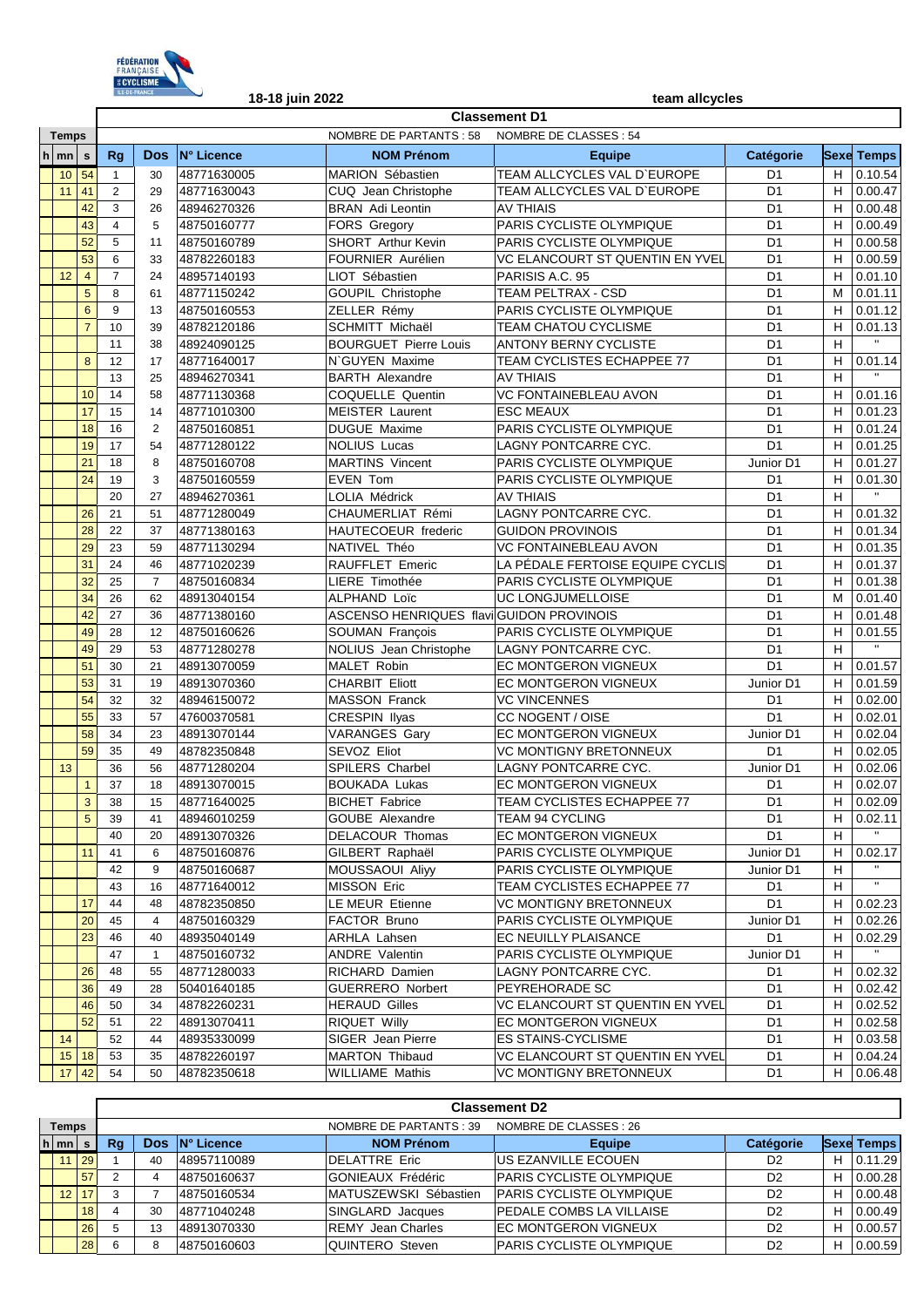|    | 31 | 7  | 26 | 48771490044 | <b>CHERRIER Olivier</b>     | <b>SC GRETZ TOURNAN</b>           | D <sub>2</sub> | н | 0.01.02 |
|----|----|----|----|-------------|-----------------------------|-----------------------------------|----------------|---|---------|
|    | 37 | 8  | 5  | 48750160585 | HANAIZI Mehdi               | PARIS CYCLISTE OLYMPIQUE          | D <sub>2</sub> | н | 0.01.08 |
|    | 39 | 9  | 41 | 48771180041 | <b>DEWAELE</b> Thomas       | <b>LAGNY PONTCARRE CYC.</b>       | D <sub>2</sub> |   | 0.01.10 |
|    | 41 | 10 | 24 | 48771630007 | RIVOIRE Alban               | TEAM ALLCYCLES VAL D'EUROPE       | D <sub>2</sub> | н | 0.01.12 |
|    | 46 | 11 | 19 | 48935040160 | <b>DENIS Kevin</b>          | EC NEUILLY PLAISANCE              | D <sub>2</sub> | н | 0.01.17 |
|    | 47 | 12 | 23 | 48771630037 | <b>DELAPLACE Ludovic</b>    | TEAM ALLCYCLES VAL D`EUROPE       | D <sub>2</sub> | н | 0.01.18 |
|    | 52 | 13 | 34 | 48935070472 | LOHYER Stéphane             | <b>B.C. NOISY LE GRAND</b>        | D <sub>2</sub> | н | 0.01.23 |
|    | 53 | 14 | 18 | 48935040019 | <b>DELCROIX Sébastien</b>   | EC NEUILLY PLAISANCE              | D <sub>2</sub> | н | 0.01.24 |
|    | 54 | 15 | 33 | 48771280337 | <b>RAPINAT Ludovic</b>      | <b>LAGNY PONTCARRE CYC.</b>       | D <sub>2</sub> | н | 0.01.25 |
| 13 | 4  | 16 | 17 | 48771640008 | PENVEN Cyril                | <b>TEAM CYCLISTES ECHAPPEE 77</b> | D <sub>2</sub> | н | 0.01.35 |
|    | 11 | 17 | 10 | 48913070394 | <b>LECART Thibaut</b>       | <b>EC MONTGERON VIGNEUX</b>       | D <sub>2</sub> | н | 0.01.42 |
|    | 14 | 18 | 15 | 48935050778 | <b>GUYARD Julien</b>        | <b>CM AUBERVILLIERS 93</b>        | D <sub>2</sub> | H | 0.01.45 |
|    | 21 | 19 | 20 | 48935040161 | <b>DENIS Steve</b>          | EC NEUILLY PLAISANCE              | D <sub>2</sub> | н | 0.01.52 |
|    | 24 | 20 | 21 | 48935040047 | LEFRANCOIS Guillaume        | EC NEUILLY PLAISANCE              | D <sub>2</sub> | н | 0.01.55 |
|    | 28 | 21 | 28 | 48924090394 | ROGEL Joffrey               | <b>ANTONY BERNY CYCLISTE</b>      | D <sub>2</sub> | н | 0.01.59 |
|    | 29 | 22 | 22 | 48771630029 | <b>BOUKIR Rachid</b>        | TEAM ALLCYCLES VAL D'EUROPE       | D <sub>2</sub> | н | 0.02.00 |
|    | 42 | 23 | 9  | 48750160557 | <b>VINDEX</b> Jean Philippe | PARIS CYCLISTE OLYMPIQUE          | D <sub>2</sub> | н | 0.02.13 |
|    | 46 | 24 | 11 | 48913070362 | MARGUERITE Damien           | <b>EC MONTGERON VIGNEUX</b>       | D <sub>2</sub> | н | 0.02.17 |
|    | 51 | 25 | 27 | 48924090419 | <b>BOUCHET Sébastien</b>    | <b>ANTONY BERNY CYCLISTE</b>      | D <sub>2</sub> | н | 0.02.22 |
|    | 54 | 26 | 37 | 47600370618 | <b>KELLENS Anthony</b>      | CC NOGENT / OISE                  | D <sub>2</sub> | н | 0.02.25 |

|                    |                |                |                |             |                                          | <b>Classement D3</b>             |                |             |              |
|--------------------|----------------|----------------|----------------|-------------|------------------------------------------|----------------------------------|----------------|-------------|--------------|
| <b>Temps</b>       |                |                |                |             | <b>NOMBRE DE PARTANTS: 29</b>            | NOMBRE DE CLASSES : 24           |                |             |              |
| $h \mid mn \mid s$ |                | <b>Rg</b>      | <b>Dos</b>     | IN° Licence | <b>NOM Prénom</b>                        | <b>Equipe</b>                    | Catégorie      | <b>Sexe</b> | <b>Temps</b> |
| 12                 | 27             |                | 5              | 48935040095 | DESESQUELLE William                      | <b>EC NEUILLY PLAISANCE</b>      | D <sub>3</sub> | н           | 0.12.27      |
|                    | 28             | $\overline{2}$ | 17             | 48771050106 | MOREL BIRON Raphaël                      | <b>MELUN CYCL, ORGANISATION</b>  | D <sub>3</sub> | H           | 0.00.01      |
|                    | 29             | 3              | 1              | 48957100167 | <b>IACCHETTI David</b>                   | AC VAL D'OISE                    | D <sub>3</sub> | н           | 0.00.02      |
|                    | 30             | 4              | $\overline{7}$ | 48771020245 | DOUCET Michel                            | LA PÉDALE FERTOISE EQUIPE CYCLIS | D <sub>3</sub> | н           | 0.00.03      |
|                    | 37             | 5              | 6              | 48771020252 | <b>BARTLET Frédéric</b>                  | LA PÉDALE FERTOISE EQUIPE CYCLIS | D <sub>3</sub> | н           | 0.00.10      |
|                    | 43             | 6              | 11             | 48771630040 | LE FRERE Frédéric                        | TEAM ALLCYCLES VAL D`EUROPE      | D <sub>3</sub> | н           | 0.00.16      |
|                    | 47             | $\overline{7}$ | $\overline{2}$ | 48957100179 | <b>MARQUES Christophe</b>                | AC VAL D'OISE                    | D <sub>3</sub> | н           | 0.00.20      |
| 13                 | 9              | 8              | 10             | 48771630038 | <b>ARROYO Luis</b>                       | TEAM ALLCYCLES VAL D`EUROPE      | D <sub>3</sub> | н           | 0.00.42      |
|                    | 10             | 9              | 3              | 47020970645 | <b>LESNE Eric</b>                        | EC CHATEAU THIERRY               | D <sub>3</sub> | H           | 0.00.43      |
|                    | 19             | 10             | 16             | 48935130115 | <b>SEGUIN Philippe</b>                   | USM GAGNY                        | D <sub>3</sub> | н           | 0.00.52      |
|                    | 25             | 11             | 25             | 48750160727 | PIEDELOUP Fabien                         | PARIS CYCLISTE OLYMPIQUE         | D <sub>3</sub> | н           | 0.00.58      |
|                    | 27             | 12             | 21             | 48913070386 | VANVYNCKT Michel                         | <b>EC MONTGERON VIGNEUX</b>      | D <sub>3</sub> | н           | 0.01.00      |
|                    | 29             | 13             | 24             | 48913250099 | BILLOT MORNET Christophe TEAM VTT MAISSE |                                  | D <sub>3</sub> | н           | 0.01.02      |
|                    |                | 14             | 14             | 48935130192 | <b>GAULTIER Laurent</b>                  | USM GAGNY                        | D <sub>3</sub> | н           |              |
|                    | 34             | 15             | 30             | 48771630015 | DOLEZ LOU                                | <b>TEAM ALLCYCLES</b>            | 3ème C&tégorie | D           | 0.01.07      |
|                    | 40             | 16             | 23             | 48946150063 | <b>BOLOT Thomas</b>                      | <b>VC VINCENNES</b>              | D <sub>3</sub> | н           | 0.01.13      |
|                    | 41             | 17             | 8              | 48771020285 | <b>HORNN</b> Jean Pierre                 | LA PÉDALE FERTOISE EQUIPE CYCLIS | D <sub>3</sub> | н           | 0.01.14      |
|                    | 50             | 18             | 19             | 48771080005 | <b>TAIEB Franck</b>                      | <b>AS CHELLES</b>                | D <sub>3</sub> | н           | 0.01.23      |
| 14                 | $\overline{2}$ | 19             | 29             | 48771020345 | JEANNESSON RODOLPHE                      | LA PÉDALE FERTOISE EQUIPE CYCLIS | D <sub>3</sub> | M           | 0.01.35      |
|                    | $\overline{7}$ | 20             | 9              | 48771020099 | PRUVOST Sébastien                        | LA PÉDALE FERTOISE EQUIPE CYCLIS | D <sub>3</sub> | н           | 0.01.40      |
|                    | 21             | 21             | 22             | 48935360001 | FERREIRA Armenio                         | <b>ROMS TEAM</b>                 | D <sub>3</sub> | н           | 0.01.54      |
|                    | 23             | 22             | 18             | 48771080009 | OILLIC Erwan                             | AS CHELLES                       | D <sub>3</sub> | H           | 0.01.56      |
|                    | 36             | 23             | $\overline{4}$ | 47020970046 | LETE Frédéric                            | EC CHATEAU THIERRY               | D <sub>3</sub> | H           | 0.02.09      |
| 16                 | 11             | 24             | 27             | 48935190065 | <b>LEMAITRE Laurent</b>                  | <b>SE PAVILLONNAIS</b>           | D <sub>3</sub> | н           | 0.03.44      |

| <b>Temps</b> |              |                |                |             | NOMBRE DE PARTANTS : 23          | NOMBRE DE CLASSES : 19           |                |   |                   |
|--------------|--------------|----------------|----------------|-------------|----------------------------------|----------------------------------|----------------|---|-------------------|
| $h$ mn       | s            | Rg             | <b>Dos</b>     | IN° Licence | <b>NOM Prénom</b>                | <b>Equipe</b>                    | Catégorie      |   | <b>Sexe Temps</b> |
| 12           | 44           |                | 15             | 47020650044 | <b>BRODIN Fréeédric</b>          | LA CHERIZIENNE CHAUNY            | D <sub>4</sub> | н | 0.12.44           |
| 13           | 14           | $\overline{2}$ | 4              | 48771280155 | <b>REGNAULT Tristan</b>          | <b>LAGNY PONTCARRE CYC.</b>      | D <sub>4</sub> | н | 0.00.30           |
|              | 16           | 3              | 21             | 48771040250 | LIBRE David                      | PEDALE COMBS LA VILLAISE         | D <sub>4</sub> | н | 0.00.32           |
|              |              | 4              | 3              | 48771280300 | LE GALL Olivier                  | LAGNY PONTCARRE CYC.             | D <sub>4</sub> | н | $\mathbf{H}$      |
|              | 52           | 5              | 26             | 48935190008 | <b>CLAVIER Philippe</b>          | <b>SE PAVILLONNAIS</b>           | D <sub>4</sub> | н | 0.01.08           |
| 14           | 3            | 6              | $\overline{7}$ | 48771630036 | <b>BOUYER</b> Jacques            | TEAM ALLCYCLES VAL D'EUROPE      | D <sub>4</sub> | н | 0.01.19           |
|              | 8            |                | 18             | 48771150273 | <b>MERCIER Thierry</b>           | <b>TEAM PELTRAX - CSD</b>        | D <sub>4</sub> | н | 0.01.24           |
|              | 12           | 8              | 6              | 48946270046 | GONCALVES DA CRUZ Carl AV THIAIS |                                  | D <sub>4</sub> | н | 0.01.28           |
|              | 20           | 9              | 10             | 48771020282 | LEJEUNE Alain                    | LA PÉDALE FERTOISE EQUIPE CYCLIS | D <sub>4</sub> | н | 0.01.36           |
|              | 30           | 10             | 8              | 48771630039 | <b>DUBUSSET Alain</b>            | TEAM ALLCYCLES VAL D'EUROPE      | D <sub>4</sub> | н | 0.01.46           |
|              | 32           | 11             | 16             | 48913070306 | <b>HAMON Christophe</b>          | <b>EC MONTGERON VIGNEUX</b>      | D <sub>4</sub> | н | 0.01.48           |
|              | 40           | 12             | 14             | 48771050102 | <b>DURU Clothilde</b>            | <b>MELUN CYCL, ORGANISATION</b>  | D <sub>4</sub> | D | 0.01.56           |
|              | 49           | 13             | 9              | 48771630032 | TEIXEIRA Joao Paulo              | TEAM ALLCYCLES VAL D'EUROPE      | D <sub>4</sub> | н | 0.02.05           |
|              | 50           | 14             |                | 48771080057 | <b>HUET Laurent</b>              | AS CHELLES                       | D <sub>4</sub> | н | 0.02.06           |
|              | 55           | 15             | 13             | 48935040048 | LEFRANCOIS Alain                 | EC NEUILLY PLAISANCE             | D <sub>4</sub> | н | 0.02.11           |
| 15           |              | 16             | 19             | 48771190141 | LE STRAT Bruno                   | <b>CC COULOMMIERS</b>            | D <sub>4</sub> | н | 0.02.17           |
|              | 4            | 17             | 12             | 48771020342 | <b>TESSIER Philippe</b>          | LA PÉDALE FERTOISE EQUIPE CYCLIS | D <sub>4</sub> | н | 0.02.20           |
|              | 55           | 18             | 5              | 48935050125 | <b>GIROUX Andre</b>              | <b>CM AUBERVILLIERS 93</b>       | D <sub>4</sub> | н | 0.03.11           |
| 16           | $\mathbf{3}$ | 19             | 17             | 48913070331 | <b>REMY Sandra</b>               | <b>EC MONTGERON VIGNEUX</b>      | D <sub>1</sub> | D | 0.03.19           |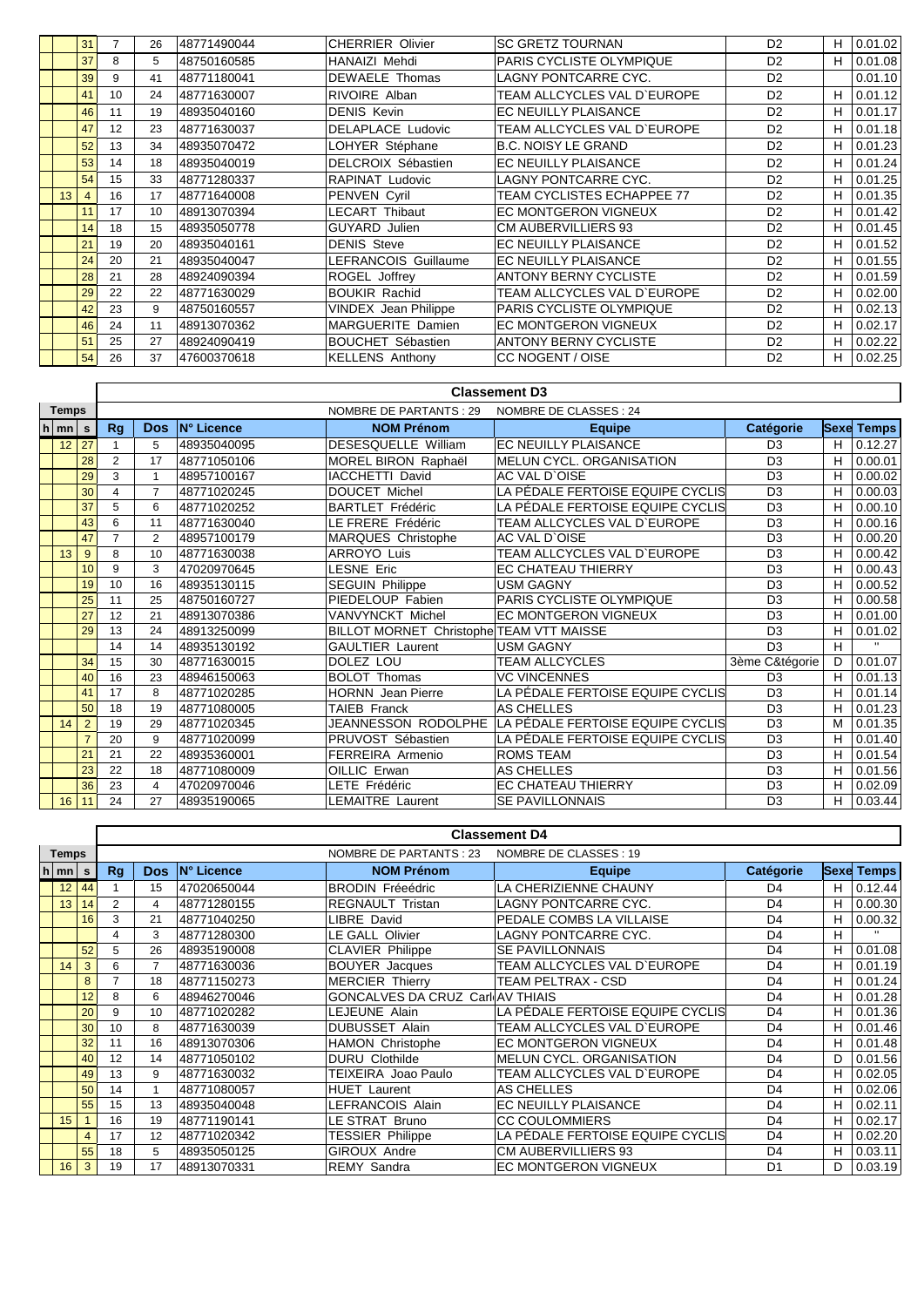

| N° Licence<br><b>NOM Prénom</b><br>Catégorie<br>Dos:<br><b>Sexe Temps</b><br>Rg<br><b>Equipe</b><br>PARIS CYCLISTE OLYMPIQUE<br>H<br>2.11.56<br>48750160789<br><b>SHORT</b> Arthur Kevin<br>D <sub>1</sub><br>11<br>$\mathbf{1}$<br>PARIS CYCLISTE OLYMPIQUE<br>H<br>D <sub>1</sub><br>0.00.11<br>$\overline{2}$<br>5<br>48750160777<br><b>FORS Gregory</b><br>3<br>HAUTECOEUR frederic<br><b>GUIDON PROVINOIS</b><br>D <sub>1</sub><br>H<br>0.00.12<br>37<br>48771380163<br>H<br>48913070059<br><b>MALET Robin</b><br>EC MONTGERON VIGNEUX<br>D <sub>1</sub><br>0.00.15<br>$\overline{4}$<br>21<br>PARIS CYCLISTE OLYMPIQUE<br>H<br>0.00.17<br>5<br>48750160553<br>ZELLER Rémy<br>D <sub>1</sub><br>13<br>N'GUYEN Maxime<br>TEAM CYCLISTES ECHAPPEE 77<br>H<br>0.00.18<br>17<br>48771640017<br>D <sub>1</sub><br>6<br>$\overline{7}$<br>LIERE Timothée<br>PARIS CYCLISTE OLYMPIQUE<br>D <sub>1</sub><br>H<br>0.00.30<br>$\overline{7}$<br>48750160834<br>D <sub>1</sub><br>8<br>48771150242<br><b>GOUPIL Christophe</b><br><b>TEAM PELTRAX - CSD</b><br>M<br>0.00.31<br>61<br>NOLIUS Jean Christophe<br>LAGNY PONTCARRE CYC.<br>D <sub>1</sub><br>H<br>0.00.32<br>9<br>48771280278<br>53<br><b>BARTH Alexandre</b><br><b>AV THIAIS</b><br>D <sub>1</sub><br>H<br>0.00.33<br>48946270341<br>10<br>25<br><b>ANDRE Valentin</b><br>PARIS CYCLISTE OLYMPIQUE<br>Junior D1<br>H<br>0.00.34<br>11<br>$\mathbf{1}$<br>48750160732<br>$\mathbf{H}$<br>FACTOR Bruno<br>PARIS CYCLISTE OLYMPIQUE<br>H<br>48750160329<br>12<br>$\overline{4}$<br>Junior D1<br>$\mathbf{H}$<br>MOUSSAOUI Aliyy<br>PARIS CYCLISTE OLYMPIQUE<br>н<br>13<br>9<br>48750160687<br>Junior D1<br>$\bar{\mathbf{H}}$<br>H<br>48913070326<br>DELACOUR Thomas<br>EC MONTGERON VIGNEUX<br>14<br>20<br>D <sub>1</sub><br>$\mathbf{H}$<br>H<br><b>LOLIA Médrick</b><br><b>AV THIAIS</b><br>D <sub>1</sub><br>15<br>27<br>48946270361<br>$\mathbf{H}$<br>TEAM ALLCYCLES VAL D'EUROPE<br>D <sub>1</sub><br>H<br>16<br>29<br>48771630043<br>CUQ Jean Christophe<br>$\mathbf{H}$<br>VC ELANCOURT ST QUENTIN EN YVEL<br>D <sub>1</sub><br>H<br><b>MARTON Thibaud</b><br>17<br>35<br>48782260197<br>$\overline{\mathbf{u}}$<br>EC NEUILLY PLAISANCE<br>D <sub>1</sub><br>H<br>48935040149<br><b>ARHLA Lahsen</b><br>18<br>40<br>$\mathbf{H}$<br><b>VC MONTIGNY BRETONNEUX</b><br>H<br>19<br>48782350850<br>LE MEUR Etienne<br>D <sub>1</sub><br>48<br>$\mathbf{H}$<br><b>VC MONTIGNY BRETONNEUX</b><br>H<br>20<br>48782350618<br><b>WILLIAME Mathis</b><br>D <sub>1</sub><br>50<br>$\mathbf{H}$<br>ALPHAND Loïc<br>UC LONGJUMELLOISE<br>21<br>62<br>48913040154<br>D <sub>1</sub><br>M<br>EC MONTGERON VIGNEUX<br>D <sub>1</sub><br>H<br>22<br>22<br>48913070411<br><b>RIQUET Willy</b><br>0.00.38<br>$\mathbf{u}$<br>LAGNY PONTCARRE CYC.<br>D <sub>1</sub><br>H<br>23<br>48771280033<br><b>RICHARD Damien</b><br>55<br>$\mathbf{H}$<br>H<br>24<br>$\overline{2}$<br><b>DUGUE Maxime</b><br>PARIS CYCLISTE OLYMPIQUE<br>D <sub>1</sub><br>48750160851<br>$\mathbf{H}$<br>PARIS CYCLISTE OLYMPIQUE<br>D <sub>1</sub><br>H<br>3<br>48750160559<br>EVEN Tom<br>25<br>$\mathbf{H}$<br>H<br>PARIS CYCLISTE OLYMPIQUE<br>D <sub>1</sub><br>12<br>48750160626<br>SOUMAN François<br>26<br>$\mathbf{H}$<br>27<br>H<br>14<br>48771010300<br><b>MEISTER Laurent</b><br><b>ESC MEAUX</b><br>D <sub>1</sub><br>$\mathbf{H}$<br>48771640012<br><b>MISSON Eric</b><br>TEAM CYCLISTES ECHAPPEE 77<br>D <sub>1</sub><br>н<br>28<br>16<br>$\bar{\mathbf{H}}$<br>29<br><b>EC MONTGERON VIGNEUX</b><br>H<br>19<br>48913070360<br><b>CHARBIT Eliott</b><br>Junior D1<br>$\mathbf{H}$<br>H<br>50401640185<br><b>GUERRERO Norbert</b><br>PEYREHORADE SC<br>D <sub>1</sub><br>30<br>28<br>$\overline{\mathbf{u}}$<br>TEAM ALLCYCLES VAL D'EUROPE<br>$\overline{H}$<br>48771630005<br>MARION Sébastien<br>D <sub>1</sub><br>31<br>30<br>$\mathbf{H}$<br>VC ELANCOURT ST QUENTIN EN YVEL<br>H<br>48782260183<br><b>FOURNIER Aurélien</b><br>D <sub>1</sub><br>32<br>33<br>$\mathbf{H}$<br>NATIVEL Théo<br><b>VC FONTAINEBLEAU AVON</b><br>D <sub>1</sub><br>H<br>48771130294<br>33<br>59<br>CHAUMERLIAT Rémi<br>LAGNY PONTCARRE CYC.<br>51<br>48771280049<br>D <sub>1</sub><br>H<br>0.00.43<br>34<br>35<br>COQUELLE Quentin<br>VC FONTAINEBLEAU AVON<br>D <sub>1</sub><br>0.02.29<br>58<br>48771130368<br>H.<br>48750160876<br>GILBERT Raphaël<br>PARIS CYCLISTE OLYMPIQUE<br>H<br>0.02.32<br>6<br>Junior D1<br>36<br><b>VARANGES Gary</b><br>37<br>23<br>EC MONTGERON VIGNEUX<br>H<br>0.02.34<br>48913070144<br>Junior D1<br>$\overline{\mathsf{H}}$<br>SCHMITT Michaël<br><b>TEAM CHATOU CYCLISME</b><br>0.04.44<br>48782120186<br>D <sub>1</sub><br>38<br>39 |  | NOMBRE DE PARTANTS : 58 | NOMBRE DE CLASSES : 38 |  |  |  |  |
|-------------------------------------------------------------------------------------------------------------------------------------------------------------------------------------------------------------------------------------------------------------------------------------------------------------------------------------------------------------------------------------------------------------------------------------------------------------------------------------------------------------------------------------------------------------------------------------------------------------------------------------------------------------------------------------------------------------------------------------------------------------------------------------------------------------------------------------------------------------------------------------------------------------------------------------------------------------------------------------------------------------------------------------------------------------------------------------------------------------------------------------------------------------------------------------------------------------------------------------------------------------------------------------------------------------------------------------------------------------------------------------------------------------------------------------------------------------------------------------------------------------------------------------------------------------------------------------------------------------------------------------------------------------------------------------------------------------------------------------------------------------------------------------------------------------------------------------------------------------------------------------------------------------------------------------------------------------------------------------------------------------------------------------------------------------------------------------------------------------------------------------------------------------------------------------------------------------------------------------------------------------------------------------------------------------------------------------------------------------------------------------------------------------------------------------------------------------------------------------------------------------------------------------------------------------------------------------------------------------------------------------------------------------------------------------------------------------------------------------------------------------------------------------------------------------------------------------------------------------------------------------------------------------------------------------------------------------------------------------------------------------------------------------------------------------------------------------------------------------------------------------------------------------------------------------------------------------------------------------------------------------------------------------------------------------------------------------------------------------------------------------------------------------------------------------------------------------------------------------------------------------------------------------------------------------------------------------------------------------------------------------------------------------------------------------------------------------------------------------------------------------------------------------------------------------------------------------------------------------------------------------------------------------------------------------------------------------------------------------------------------------------------------------------------------------------------------------------------------------------------------------------------------------------------------------------------------------------------------------------------------------------------------------------------------------------------------------------------------------------------------------------------------------------------------------------------------------------------------------------------------------------------------------------------------------------------------------------------------------------------------------------------------------------------------------------|--|-------------------------|------------------------|--|--|--|--|
|                                                                                                                                                                                                                                                                                                                                                                                                                                                                                                                                                                                                                                                                                                                                                                                                                                                                                                                                                                                                                                                                                                                                                                                                                                                                                                                                                                                                                                                                                                                                                                                                                                                                                                                                                                                                                                                                                                                                                                                                                                                                                                                                                                                                                                                                                                                                                                                                                                                                                                                                                                                                                                                                                                                                                                                                                                                                                                                                                                                                                                                                                                                                                                                                                                                                                                                                                                                                                                                                                                                                                                                                                                                                                                                                                                                                                                                                                                                                                                                                                                                                                                                                                                                                                                                                                                                                                                                                                                                                                                                                                                                                                                                                                           |  |                         |                        |  |  |  |  |
|                                                                                                                                                                                                                                                                                                                                                                                                                                                                                                                                                                                                                                                                                                                                                                                                                                                                                                                                                                                                                                                                                                                                                                                                                                                                                                                                                                                                                                                                                                                                                                                                                                                                                                                                                                                                                                                                                                                                                                                                                                                                                                                                                                                                                                                                                                                                                                                                                                                                                                                                                                                                                                                                                                                                                                                                                                                                                                                                                                                                                                                                                                                                                                                                                                                                                                                                                                                                                                                                                                                                                                                                                                                                                                                                                                                                                                                                                                                                                                                                                                                                                                                                                                                                                                                                                                                                                                                                                                                                                                                                                                                                                                                                                           |  |                         |                        |  |  |  |  |
|                                                                                                                                                                                                                                                                                                                                                                                                                                                                                                                                                                                                                                                                                                                                                                                                                                                                                                                                                                                                                                                                                                                                                                                                                                                                                                                                                                                                                                                                                                                                                                                                                                                                                                                                                                                                                                                                                                                                                                                                                                                                                                                                                                                                                                                                                                                                                                                                                                                                                                                                                                                                                                                                                                                                                                                                                                                                                                                                                                                                                                                                                                                                                                                                                                                                                                                                                                                                                                                                                                                                                                                                                                                                                                                                                                                                                                                                                                                                                                                                                                                                                                                                                                                                                                                                                                                                                                                                                                                                                                                                                                                                                                                                                           |  |                         |                        |  |  |  |  |
|                                                                                                                                                                                                                                                                                                                                                                                                                                                                                                                                                                                                                                                                                                                                                                                                                                                                                                                                                                                                                                                                                                                                                                                                                                                                                                                                                                                                                                                                                                                                                                                                                                                                                                                                                                                                                                                                                                                                                                                                                                                                                                                                                                                                                                                                                                                                                                                                                                                                                                                                                                                                                                                                                                                                                                                                                                                                                                                                                                                                                                                                                                                                                                                                                                                                                                                                                                                                                                                                                                                                                                                                                                                                                                                                                                                                                                                                                                                                                                                                                                                                                                                                                                                                                                                                                                                                                                                                                                                                                                                                                                                                                                                                                           |  |                         |                        |  |  |  |  |
|                                                                                                                                                                                                                                                                                                                                                                                                                                                                                                                                                                                                                                                                                                                                                                                                                                                                                                                                                                                                                                                                                                                                                                                                                                                                                                                                                                                                                                                                                                                                                                                                                                                                                                                                                                                                                                                                                                                                                                                                                                                                                                                                                                                                                                                                                                                                                                                                                                                                                                                                                                                                                                                                                                                                                                                                                                                                                                                                                                                                                                                                                                                                                                                                                                                                                                                                                                                                                                                                                                                                                                                                                                                                                                                                                                                                                                                                                                                                                                                                                                                                                                                                                                                                                                                                                                                                                                                                                                                                                                                                                                                                                                                                                           |  |                         |                        |  |  |  |  |
|                                                                                                                                                                                                                                                                                                                                                                                                                                                                                                                                                                                                                                                                                                                                                                                                                                                                                                                                                                                                                                                                                                                                                                                                                                                                                                                                                                                                                                                                                                                                                                                                                                                                                                                                                                                                                                                                                                                                                                                                                                                                                                                                                                                                                                                                                                                                                                                                                                                                                                                                                                                                                                                                                                                                                                                                                                                                                                                                                                                                                                                                                                                                                                                                                                                                                                                                                                                                                                                                                                                                                                                                                                                                                                                                                                                                                                                                                                                                                                                                                                                                                                                                                                                                                                                                                                                                                                                                                                                                                                                                                                                                                                                                                           |  |                         |                        |  |  |  |  |
|                                                                                                                                                                                                                                                                                                                                                                                                                                                                                                                                                                                                                                                                                                                                                                                                                                                                                                                                                                                                                                                                                                                                                                                                                                                                                                                                                                                                                                                                                                                                                                                                                                                                                                                                                                                                                                                                                                                                                                                                                                                                                                                                                                                                                                                                                                                                                                                                                                                                                                                                                                                                                                                                                                                                                                                                                                                                                                                                                                                                                                                                                                                                                                                                                                                                                                                                                                                                                                                                                                                                                                                                                                                                                                                                                                                                                                                                                                                                                                                                                                                                                                                                                                                                                                                                                                                                                                                                                                                                                                                                                                                                                                                                                           |  |                         |                        |  |  |  |  |
|                                                                                                                                                                                                                                                                                                                                                                                                                                                                                                                                                                                                                                                                                                                                                                                                                                                                                                                                                                                                                                                                                                                                                                                                                                                                                                                                                                                                                                                                                                                                                                                                                                                                                                                                                                                                                                                                                                                                                                                                                                                                                                                                                                                                                                                                                                                                                                                                                                                                                                                                                                                                                                                                                                                                                                                                                                                                                                                                                                                                                                                                                                                                                                                                                                                                                                                                                                                                                                                                                                                                                                                                                                                                                                                                                                                                                                                                                                                                                                                                                                                                                                                                                                                                                                                                                                                                                                                                                                                                                                                                                                                                                                                                                           |  |                         |                        |  |  |  |  |
|                                                                                                                                                                                                                                                                                                                                                                                                                                                                                                                                                                                                                                                                                                                                                                                                                                                                                                                                                                                                                                                                                                                                                                                                                                                                                                                                                                                                                                                                                                                                                                                                                                                                                                                                                                                                                                                                                                                                                                                                                                                                                                                                                                                                                                                                                                                                                                                                                                                                                                                                                                                                                                                                                                                                                                                                                                                                                                                                                                                                                                                                                                                                                                                                                                                                                                                                                                                                                                                                                                                                                                                                                                                                                                                                                                                                                                                                                                                                                                                                                                                                                                                                                                                                                                                                                                                                                                                                                                                                                                                                                                                                                                                                                           |  |                         |                        |  |  |  |  |
|                                                                                                                                                                                                                                                                                                                                                                                                                                                                                                                                                                                                                                                                                                                                                                                                                                                                                                                                                                                                                                                                                                                                                                                                                                                                                                                                                                                                                                                                                                                                                                                                                                                                                                                                                                                                                                                                                                                                                                                                                                                                                                                                                                                                                                                                                                                                                                                                                                                                                                                                                                                                                                                                                                                                                                                                                                                                                                                                                                                                                                                                                                                                                                                                                                                                                                                                                                                                                                                                                                                                                                                                                                                                                                                                                                                                                                                                                                                                                                                                                                                                                                                                                                                                                                                                                                                                                                                                                                                                                                                                                                                                                                                                                           |  |                         |                        |  |  |  |  |
|                                                                                                                                                                                                                                                                                                                                                                                                                                                                                                                                                                                                                                                                                                                                                                                                                                                                                                                                                                                                                                                                                                                                                                                                                                                                                                                                                                                                                                                                                                                                                                                                                                                                                                                                                                                                                                                                                                                                                                                                                                                                                                                                                                                                                                                                                                                                                                                                                                                                                                                                                                                                                                                                                                                                                                                                                                                                                                                                                                                                                                                                                                                                                                                                                                                                                                                                                                                                                                                                                                                                                                                                                                                                                                                                                                                                                                                                                                                                                                                                                                                                                                                                                                                                                                                                                                                                                                                                                                                                                                                                                                                                                                                                                           |  |                         |                        |  |  |  |  |
|                                                                                                                                                                                                                                                                                                                                                                                                                                                                                                                                                                                                                                                                                                                                                                                                                                                                                                                                                                                                                                                                                                                                                                                                                                                                                                                                                                                                                                                                                                                                                                                                                                                                                                                                                                                                                                                                                                                                                                                                                                                                                                                                                                                                                                                                                                                                                                                                                                                                                                                                                                                                                                                                                                                                                                                                                                                                                                                                                                                                                                                                                                                                                                                                                                                                                                                                                                                                                                                                                                                                                                                                                                                                                                                                                                                                                                                                                                                                                                                                                                                                                                                                                                                                                                                                                                                                                                                                                                                                                                                                                                                                                                                                                           |  |                         |                        |  |  |  |  |
|                                                                                                                                                                                                                                                                                                                                                                                                                                                                                                                                                                                                                                                                                                                                                                                                                                                                                                                                                                                                                                                                                                                                                                                                                                                                                                                                                                                                                                                                                                                                                                                                                                                                                                                                                                                                                                                                                                                                                                                                                                                                                                                                                                                                                                                                                                                                                                                                                                                                                                                                                                                                                                                                                                                                                                                                                                                                                                                                                                                                                                                                                                                                                                                                                                                                                                                                                                                                                                                                                                                                                                                                                                                                                                                                                                                                                                                                                                                                                                                                                                                                                                                                                                                                                                                                                                                                                                                                                                                                                                                                                                                                                                                                                           |  |                         |                        |  |  |  |  |
|                                                                                                                                                                                                                                                                                                                                                                                                                                                                                                                                                                                                                                                                                                                                                                                                                                                                                                                                                                                                                                                                                                                                                                                                                                                                                                                                                                                                                                                                                                                                                                                                                                                                                                                                                                                                                                                                                                                                                                                                                                                                                                                                                                                                                                                                                                                                                                                                                                                                                                                                                                                                                                                                                                                                                                                                                                                                                                                                                                                                                                                                                                                                                                                                                                                                                                                                                                                                                                                                                                                                                                                                                                                                                                                                                                                                                                                                                                                                                                                                                                                                                                                                                                                                                                                                                                                                                                                                                                                                                                                                                                                                                                                                                           |  |                         |                        |  |  |  |  |
|                                                                                                                                                                                                                                                                                                                                                                                                                                                                                                                                                                                                                                                                                                                                                                                                                                                                                                                                                                                                                                                                                                                                                                                                                                                                                                                                                                                                                                                                                                                                                                                                                                                                                                                                                                                                                                                                                                                                                                                                                                                                                                                                                                                                                                                                                                                                                                                                                                                                                                                                                                                                                                                                                                                                                                                                                                                                                                                                                                                                                                                                                                                                                                                                                                                                                                                                                                                                                                                                                                                                                                                                                                                                                                                                                                                                                                                                                                                                                                                                                                                                                                                                                                                                                                                                                                                                                                                                                                                                                                                                                                                                                                                                                           |  |                         |                        |  |  |  |  |
|                                                                                                                                                                                                                                                                                                                                                                                                                                                                                                                                                                                                                                                                                                                                                                                                                                                                                                                                                                                                                                                                                                                                                                                                                                                                                                                                                                                                                                                                                                                                                                                                                                                                                                                                                                                                                                                                                                                                                                                                                                                                                                                                                                                                                                                                                                                                                                                                                                                                                                                                                                                                                                                                                                                                                                                                                                                                                                                                                                                                                                                                                                                                                                                                                                                                                                                                                                                                                                                                                                                                                                                                                                                                                                                                                                                                                                                                                                                                                                                                                                                                                                                                                                                                                                                                                                                                                                                                                                                                                                                                                                                                                                                                                           |  |                         |                        |  |  |  |  |
|                                                                                                                                                                                                                                                                                                                                                                                                                                                                                                                                                                                                                                                                                                                                                                                                                                                                                                                                                                                                                                                                                                                                                                                                                                                                                                                                                                                                                                                                                                                                                                                                                                                                                                                                                                                                                                                                                                                                                                                                                                                                                                                                                                                                                                                                                                                                                                                                                                                                                                                                                                                                                                                                                                                                                                                                                                                                                                                                                                                                                                                                                                                                                                                                                                                                                                                                                                                                                                                                                                                                                                                                                                                                                                                                                                                                                                                                                                                                                                                                                                                                                                                                                                                                                                                                                                                                                                                                                                                                                                                                                                                                                                                                                           |  |                         |                        |  |  |  |  |
|                                                                                                                                                                                                                                                                                                                                                                                                                                                                                                                                                                                                                                                                                                                                                                                                                                                                                                                                                                                                                                                                                                                                                                                                                                                                                                                                                                                                                                                                                                                                                                                                                                                                                                                                                                                                                                                                                                                                                                                                                                                                                                                                                                                                                                                                                                                                                                                                                                                                                                                                                                                                                                                                                                                                                                                                                                                                                                                                                                                                                                                                                                                                                                                                                                                                                                                                                                                                                                                                                                                                                                                                                                                                                                                                                                                                                                                                                                                                                                                                                                                                                                                                                                                                                                                                                                                                                                                                                                                                                                                                                                                                                                                                                           |  |                         |                        |  |  |  |  |
|                                                                                                                                                                                                                                                                                                                                                                                                                                                                                                                                                                                                                                                                                                                                                                                                                                                                                                                                                                                                                                                                                                                                                                                                                                                                                                                                                                                                                                                                                                                                                                                                                                                                                                                                                                                                                                                                                                                                                                                                                                                                                                                                                                                                                                                                                                                                                                                                                                                                                                                                                                                                                                                                                                                                                                                                                                                                                                                                                                                                                                                                                                                                                                                                                                                                                                                                                                                                                                                                                                                                                                                                                                                                                                                                                                                                                                                                                                                                                                                                                                                                                                                                                                                                                                                                                                                                                                                                                                                                                                                                                                                                                                                                                           |  |                         |                        |  |  |  |  |
|                                                                                                                                                                                                                                                                                                                                                                                                                                                                                                                                                                                                                                                                                                                                                                                                                                                                                                                                                                                                                                                                                                                                                                                                                                                                                                                                                                                                                                                                                                                                                                                                                                                                                                                                                                                                                                                                                                                                                                                                                                                                                                                                                                                                                                                                                                                                                                                                                                                                                                                                                                                                                                                                                                                                                                                                                                                                                                                                                                                                                                                                                                                                                                                                                                                                                                                                                                                                                                                                                                                                                                                                                                                                                                                                                                                                                                                                                                                                                                                                                                                                                                                                                                                                                                                                                                                                                                                                                                                                                                                                                                                                                                                                                           |  |                         |                        |  |  |  |  |
|                                                                                                                                                                                                                                                                                                                                                                                                                                                                                                                                                                                                                                                                                                                                                                                                                                                                                                                                                                                                                                                                                                                                                                                                                                                                                                                                                                                                                                                                                                                                                                                                                                                                                                                                                                                                                                                                                                                                                                                                                                                                                                                                                                                                                                                                                                                                                                                                                                                                                                                                                                                                                                                                                                                                                                                                                                                                                                                                                                                                                                                                                                                                                                                                                                                                                                                                                                                                                                                                                                                                                                                                                                                                                                                                                                                                                                                                                                                                                                                                                                                                                                                                                                                                                                                                                                                                                                                                                                                                                                                                                                                                                                                                                           |  |                         |                        |  |  |  |  |
|                                                                                                                                                                                                                                                                                                                                                                                                                                                                                                                                                                                                                                                                                                                                                                                                                                                                                                                                                                                                                                                                                                                                                                                                                                                                                                                                                                                                                                                                                                                                                                                                                                                                                                                                                                                                                                                                                                                                                                                                                                                                                                                                                                                                                                                                                                                                                                                                                                                                                                                                                                                                                                                                                                                                                                                                                                                                                                                                                                                                                                                                                                                                                                                                                                                                                                                                                                                                                                                                                                                                                                                                                                                                                                                                                                                                                                                                                                                                                                                                                                                                                                                                                                                                                                                                                                                                                                                                                                                                                                                                                                                                                                                                                           |  |                         |                        |  |  |  |  |
|                                                                                                                                                                                                                                                                                                                                                                                                                                                                                                                                                                                                                                                                                                                                                                                                                                                                                                                                                                                                                                                                                                                                                                                                                                                                                                                                                                                                                                                                                                                                                                                                                                                                                                                                                                                                                                                                                                                                                                                                                                                                                                                                                                                                                                                                                                                                                                                                                                                                                                                                                                                                                                                                                                                                                                                                                                                                                                                                                                                                                                                                                                                                                                                                                                                                                                                                                                                                                                                                                                                                                                                                                                                                                                                                                                                                                                                                                                                                                                                                                                                                                                                                                                                                                                                                                                                                                                                                                                                                                                                                                                                                                                                                                           |  |                         |                        |  |  |  |  |
|                                                                                                                                                                                                                                                                                                                                                                                                                                                                                                                                                                                                                                                                                                                                                                                                                                                                                                                                                                                                                                                                                                                                                                                                                                                                                                                                                                                                                                                                                                                                                                                                                                                                                                                                                                                                                                                                                                                                                                                                                                                                                                                                                                                                                                                                                                                                                                                                                                                                                                                                                                                                                                                                                                                                                                                                                                                                                                                                                                                                                                                                                                                                                                                                                                                                                                                                                                                                                                                                                                                                                                                                                                                                                                                                                                                                                                                                                                                                                                                                                                                                                                                                                                                                                                                                                                                                                                                                                                                                                                                                                                                                                                                                                           |  |                         |                        |  |  |  |  |
|                                                                                                                                                                                                                                                                                                                                                                                                                                                                                                                                                                                                                                                                                                                                                                                                                                                                                                                                                                                                                                                                                                                                                                                                                                                                                                                                                                                                                                                                                                                                                                                                                                                                                                                                                                                                                                                                                                                                                                                                                                                                                                                                                                                                                                                                                                                                                                                                                                                                                                                                                                                                                                                                                                                                                                                                                                                                                                                                                                                                                                                                                                                                                                                                                                                                                                                                                                                                                                                                                                                                                                                                                                                                                                                                                                                                                                                                                                                                                                                                                                                                                                                                                                                                                                                                                                                                                                                                                                                                                                                                                                                                                                                                                           |  |                         |                        |  |  |  |  |
|                                                                                                                                                                                                                                                                                                                                                                                                                                                                                                                                                                                                                                                                                                                                                                                                                                                                                                                                                                                                                                                                                                                                                                                                                                                                                                                                                                                                                                                                                                                                                                                                                                                                                                                                                                                                                                                                                                                                                                                                                                                                                                                                                                                                                                                                                                                                                                                                                                                                                                                                                                                                                                                                                                                                                                                                                                                                                                                                                                                                                                                                                                                                                                                                                                                                                                                                                                                                                                                                                                                                                                                                                                                                                                                                                                                                                                                                                                                                                                                                                                                                                                                                                                                                                                                                                                                                                                                                                                                                                                                                                                                                                                                                                           |  |                         |                        |  |  |  |  |
|                                                                                                                                                                                                                                                                                                                                                                                                                                                                                                                                                                                                                                                                                                                                                                                                                                                                                                                                                                                                                                                                                                                                                                                                                                                                                                                                                                                                                                                                                                                                                                                                                                                                                                                                                                                                                                                                                                                                                                                                                                                                                                                                                                                                                                                                                                                                                                                                                                                                                                                                                                                                                                                                                                                                                                                                                                                                                                                                                                                                                                                                                                                                                                                                                                                                                                                                                                                                                                                                                                                                                                                                                                                                                                                                                                                                                                                                                                                                                                                                                                                                                                                                                                                                                                                                                                                                                                                                                                                                                                                                                                                                                                                                                           |  |                         |                        |  |  |  |  |
|                                                                                                                                                                                                                                                                                                                                                                                                                                                                                                                                                                                                                                                                                                                                                                                                                                                                                                                                                                                                                                                                                                                                                                                                                                                                                                                                                                                                                                                                                                                                                                                                                                                                                                                                                                                                                                                                                                                                                                                                                                                                                                                                                                                                                                                                                                                                                                                                                                                                                                                                                                                                                                                                                                                                                                                                                                                                                                                                                                                                                                                                                                                                                                                                                                                                                                                                                                                                                                                                                                                                                                                                                                                                                                                                                                                                                                                                                                                                                                                                                                                                                                                                                                                                                                                                                                                                                                                                                                                                                                                                                                                                                                                                                           |  |                         |                        |  |  |  |  |
|                                                                                                                                                                                                                                                                                                                                                                                                                                                                                                                                                                                                                                                                                                                                                                                                                                                                                                                                                                                                                                                                                                                                                                                                                                                                                                                                                                                                                                                                                                                                                                                                                                                                                                                                                                                                                                                                                                                                                                                                                                                                                                                                                                                                                                                                                                                                                                                                                                                                                                                                                                                                                                                                                                                                                                                                                                                                                                                                                                                                                                                                                                                                                                                                                                                                                                                                                                                                                                                                                                                                                                                                                                                                                                                                                                                                                                                                                                                                                                                                                                                                                                                                                                                                                                                                                                                                                                                                                                                                                                                                                                                                                                                                                           |  |                         |                        |  |  |  |  |
|                                                                                                                                                                                                                                                                                                                                                                                                                                                                                                                                                                                                                                                                                                                                                                                                                                                                                                                                                                                                                                                                                                                                                                                                                                                                                                                                                                                                                                                                                                                                                                                                                                                                                                                                                                                                                                                                                                                                                                                                                                                                                                                                                                                                                                                                                                                                                                                                                                                                                                                                                                                                                                                                                                                                                                                                                                                                                                                                                                                                                                                                                                                                                                                                                                                                                                                                                                                                                                                                                                                                                                                                                                                                                                                                                                                                                                                                                                                                                                                                                                                                                                                                                                                                                                                                                                                                                                                                                                                                                                                                                                                                                                                                                           |  |                         |                        |  |  |  |  |
|                                                                                                                                                                                                                                                                                                                                                                                                                                                                                                                                                                                                                                                                                                                                                                                                                                                                                                                                                                                                                                                                                                                                                                                                                                                                                                                                                                                                                                                                                                                                                                                                                                                                                                                                                                                                                                                                                                                                                                                                                                                                                                                                                                                                                                                                                                                                                                                                                                                                                                                                                                                                                                                                                                                                                                                                                                                                                                                                                                                                                                                                                                                                                                                                                                                                                                                                                                                                                                                                                                                                                                                                                                                                                                                                                                                                                                                                                                                                                                                                                                                                                                                                                                                                                                                                                                                                                                                                                                                                                                                                                                                                                                                                                           |  |                         |                        |  |  |  |  |
|                                                                                                                                                                                                                                                                                                                                                                                                                                                                                                                                                                                                                                                                                                                                                                                                                                                                                                                                                                                                                                                                                                                                                                                                                                                                                                                                                                                                                                                                                                                                                                                                                                                                                                                                                                                                                                                                                                                                                                                                                                                                                                                                                                                                                                                                                                                                                                                                                                                                                                                                                                                                                                                                                                                                                                                                                                                                                                                                                                                                                                                                                                                                                                                                                                                                                                                                                                                                                                                                                                                                                                                                                                                                                                                                                                                                                                                                                                                                                                                                                                                                                                                                                                                                                                                                                                                                                                                                                                                                                                                                                                                                                                                                                           |  |                         |                        |  |  |  |  |
|                                                                                                                                                                                                                                                                                                                                                                                                                                                                                                                                                                                                                                                                                                                                                                                                                                                                                                                                                                                                                                                                                                                                                                                                                                                                                                                                                                                                                                                                                                                                                                                                                                                                                                                                                                                                                                                                                                                                                                                                                                                                                                                                                                                                                                                                                                                                                                                                                                                                                                                                                                                                                                                                                                                                                                                                                                                                                                                                                                                                                                                                                                                                                                                                                                                                                                                                                                                                                                                                                                                                                                                                                                                                                                                                                                                                                                                                                                                                                                                                                                                                                                                                                                                                                                                                                                                                                                                                                                                                                                                                                                                                                                                                                           |  |                         |                        |  |  |  |  |
|                                                                                                                                                                                                                                                                                                                                                                                                                                                                                                                                                                                                                                                                                                                                                                                                                                                                                                                                                                                                                                                                                                                                                                                                                                                                                                                                                                                                                                                                                                                                                                                                                                                                                                                                                                                                                                                                                                                                                                                                                                                                                                                                                                                                                                                                                                                                                                                                                                                                                                                                                                                                                                                                                                                                                                                                                                                                                                                                                                                                                                                                                                                                                                                                                                                                                                                                                                                                                                                                                                                                                                                                                                                                                                                                                                                                                                                                                                                                                                                                                                                                                                                                                                                                                                                                                                                                                                                                                                                                                                                                                                                                                                                                                           |  |                         |                        |  |  |  |  |
|                                                                                                                                                                                                                                                                                                                                                                                                                                                                                                                                                                                                                                                                                                                                                                                                                                                                                                                                                                                                                                                                                                                                                                                                                                                                                                                                                                                                                                                                                                                                                                                                                                                                                                                                                                                                                                                                                                                                                                                                                                                                                                                                                                                                                                                                                                                                                                                                                                                                                                                                                                                                                                                                                                                                                                                                                                                                                                                                                                                                                                                                                                                                                                                                                                                                                                                                                                                                                                                                                                                                                                                                                                                                                                                                                                                                                                                                                                                                                                                                                                                                                                                                                                                                                                                                                                                                                                                                                                                                                                                                                                                                                                                                                           |  |                         |                        |  |  |  |  |
|                                                                                                                                                                                                                                                                                                                                                                                                                                                                                                                                                                                                                                                                                                                                                                                                                                                                                                                                                                                                                                                                                                                                                                                                                                                                                                                                                                                                                                                                                                                                                                                                                                                                                                                                                                                                                                                                                                                                                                                                                                                                                                                                                                                                                                                                                                                                                                                                                                                                                                                                                                                                                                                                                                                                                                                                                                                                                                                                                                                                                                                                                                                                                                                                                                                                                                                                                                                                                                                                                                                                                                                                                                                                                                                                                                                                                                                                                                                                                                                                                                                                                                                                                                                                                                                                                                                                                                                                                                                                                                                                                                                                                                                                                           |  |                         |                        |  |  |  |  |
|                                                                                                                                                                                                                                                                                                                                                                                                                                                                                                                                                                                                                                                                                                                                                                                                                                                                                                                                                                                                                                                                                                                                                                                                                                                                                                                                                                                                                                                                                                                                                                                                                                                                                                                                                                                                                                                                                                                                                                                                                                                                                                                                                                                                                                                                                                                                                                                                                                                                                                                                                                                                                                                                                                                                                                                                                                                                                                                                                                                                                                                                                                                                                                                                                                                                                                                                                                                                                                                                                                                                                                                                                                                                                                                                                                                                                                                                                                                                                                                                                                                                                                                                                                                                                                                                                                                                                                                                                                                                                                                                                                                                                                                                                           |  |                         |                        |  |  |  |  |
|                                                                                                                                                                                                                                                                                                                                                                                                                                                                                                                                                                                                                                                                                                                                                                                                                                                                                                                                                                                                                                                                                                                                                                                                                                                                                                                                                                                                                                                                                                                                                                                                                                                                                                                                                                                                                                                                                                                                                                                                                                                                                                                                                                                                                                                                                                                                                                                                                                                                                                                                                                                                                                                                                                                                                                                                                                                                                                                                                                                                                                                                                                                                                                                                                                                                                                                                                                                                                                                                                                                                                                                                                                                                                                                                                                                                                                                                                                                                                                                                                                                                                                                                                                                                                                                                                                                                                                                                                                                                                                                                                                                                                                                                                           |  |                         |                        |  |  |  |  |
|                                                                                                                                                                                                                                                                                                                                                                                                                                                                                                                                                                                                                                                                                                                                                                                                                                                                                                                                                                                                                                                                                                                                                                                                                                                                                                                                                                                                                                                                                                                                                                                                                                                                                                                                                                                                                                                                                                                                                                                                                                                                                                                                                                                                                                                                                                                                                                                                                                                                                                                                                                                                                                                                                                                                                                                                                                                                                                                                                                                                                                                                                                                                                                                                                                                                                                                                                                                                                                                                                                                                                                                                                                                                                                                                                                                                                                                                                                                                                                                                                                                                                                                                                                                                                                                                                                                                                                                                                                                                                                                                                                                                                                                                                           |  |                         |                        |  |  |  |  |

**Classement D1 3ème étape**

### **Classement D2 3ème étape**

|                |            |             | NOMBRE DE PARTANTS : 39     | NOMBRE DE CLASSES : 23          |                |    |                   |
|----------------|------------|-------------|-----------------------------|---------------------------------|----------------|----|-------------------|
| <b>Rg</b>      | <b>Dos</b> | IN° Licence | <b>NOM Prénom</b>           | <b>Equipe</b>                   | Catégorie      |    | <b>Sexe Temps</b> |
|                | 34         | 48935070472 | LOHYER Stéphane             | <b>B.C. NOISY LE GRAND</b>      | D <sub>2</sub> | Н. | 1.59.22           |
| $\overline{2}$ | 19         | 48935040160 | <b>DENIS Kevin</b>          | EC NEUILLY PLAISANCE            | D <sub>2</sub> | H  | 0.00.04           |
| 3              | 9          | 48750160557 | <b>VINDEX</b> Jean Philippe | PARIS CYCLISTE OLYMPIQUE        | D <sub>2</sub> | Н. | 0.00.05           |
| 4              | 40         | 48957110089 | <b>DELATTRE Eric</b>        | US EZANVILLE ECOUEN             | D <sub>2</sub> | H. | 0.00.06           |
| 5              | 20         | 48935040161 | <b>DENIS Steve</b>          | EC NEUILLY PLAISANCE            | D <sub>2</sub> | H. | 0.00.07           |
| 6              | 17         | 48771640008 | <b>PENVEN Cyril</b>         | TEAM CYCLISTES ECHAPPEE 77      | D <sub>2</sub> | H. | 0.00.08           |
|                | 8          | 48750160603 | <b>QUINTERO</b> Steven      | PARIS CYCLISTE OLYMPIQUE        | D <sub>2</sub> | Н. | 0.00.09           |
| 8              | 26         | 48771490044 | <b>CHERRIER Olivier</b>     | <b>SC GRETZ TOURNAN</b>         | D <sub>2</sub> | Н. | 0.00.10           |
| 9              | 5          | 48750160585 | HANAIZI Mehdi               | PARIS CYCLISTE OLYMPIQUE        | D <sub>2</sub> | Н. | 0.00.13           |
| 10             | 24         | 48771630007 | RIVOIRE Alban               | TEAM ALLCYCLES VAL D'EUROPE     | D <sub>2</sub> | H  | 0.00.14           |
| 11             | 4          | 48750160637 | <b>GONIEAUX Frédéric</b>    | PARIS CYCLISTE OLYMPIQUE        | D <sub>2</sub> | H  | 0.00.15           |
| 12             | 10         | 48913070394 | <b>LECART Thibaut</b>       | EC MONTGERON VIGNEUX            | D <sub>2</sub> | н  | $\mathbf{H}$      |
| 13             | 14         | 48935050611 | DA CRUZ Laura               | <b>CM AUBERVILLIERS 93</b>      | 1ère Catégorie | D. | $\mathbf{H}$      |
| 14             | 15         | 48935050778 | <b>GUYARD</b> Julien        | <b>CM AUBERVILLIERS 93</b>      | D <sub>2</sub> | н  | $\mathbf{H}$      |
| 15             | 33         | 48771280337 | RAPINAT Ludovic             | <b>LAGNY PONTCARRE CYC.</b>     | D <sub>2</sub> | н  | Π.                |
| 16             | 41         | 48771180041 | DEWAELE Thomas              | LAGNY PONTCARRE CYC.            | D <sub>2</sub> |    | $\mathbf{H}$      |
| 17             |            | 48750160534 | MATUSZEWSKI Sébastien       | <b>PARIS CYCLISTE OLYMPIQUE</b> | D <sub>2</sub> | H  | 0.00.18           |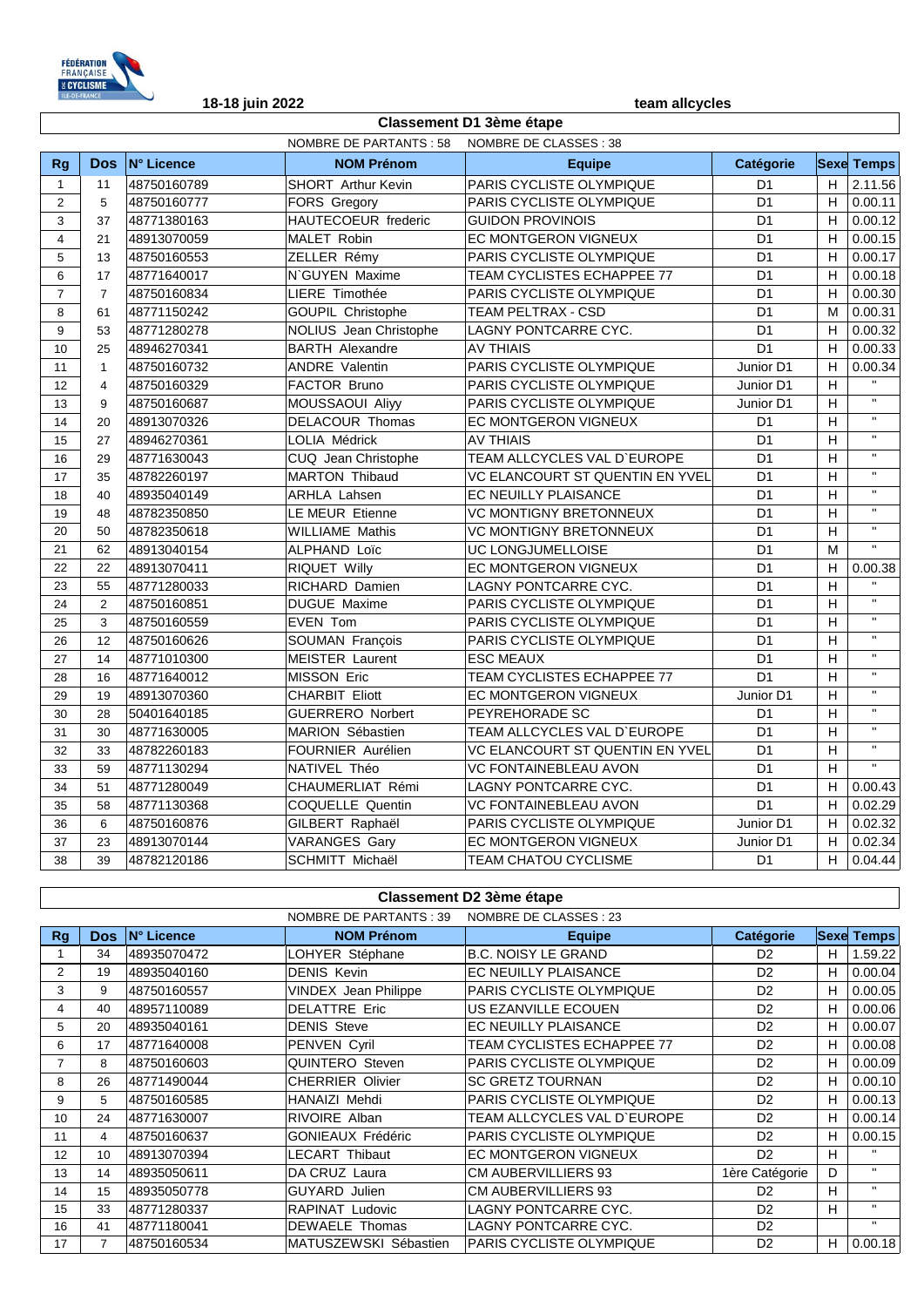| 18 |    | 148913070330 | <b>IREMY Jean Charles</b> | <b>IEC MONTGERON VIGNEUX</b>        | D2             |         |
|----|----|--------------|---------------------------|-------------------------------------|----------------|---------|
| 19 |    | 148771630037 | IDELAPLACE Ludovic        | <b>ITEAM ALLCYCLES VAL D'EUROPE</b> | D2             |         |
| 20 | 28 | 148924090394 | ROGEL Joffrey             | <b>JANTONY BERNY CYCLISTE</b>       | D2             | 0.00.19 |
| 21 | 22 | 148771630029 | IBOUKIR Rachid            | ITEAM ALLCYCLES VAL D'EUROPE        | D <sub>2</sub> | 0.03.31 |
| 22 | 18 | 48935040019  | IDELCROIX Sébastien       | IEC NEUILLY PLAISANCE               | D2             | 0.03.37 |
| 23 | 30 | 48771040248  | SINGLARD Jacques          | <b>IPEDALE COMBS LA VILLAISE</b>    | D <sub>2</sub> | 0.14.41 |

|                | Classement D3 3ème étape |             |                                          |                                    |                |   |                   |  |
|----------------|--------------------------|-------------|------------------------------------------|------------------------------------|----------------|---|-------------------|--|
|                |                          |             | NOMBRE DE PARTANTS : 29                  | NOMBRE DE CLASSES : 22             |                |   |                   |  |
| <b>Rg</b>      | Dos.                     | IN° Licence | <b>NOM Prénom</b>                        | <b>Equipe</b>                      | Catégorie      |   | <b>Sexe Temps</b> |  |
|                | 6                        | 48771020252 | <b>BARTLET Frédéric</b>                  | LA PÉDALE FERTOISE EQUIPE CYCLISI  | D <sub>3</sub> | н | 1.44.16           |  |
| $\overline{2}$ | 10                       | 48771630038 | <b>ARROYO Luis</b>                       | <b>TEAM ALLCYCLES VAL D'EUROPE</b> | D <sub>3</sub> | н | 0.00.41           |  |
| 3              | 8                        | 48771020285 | <b>HORNN</b> Jean Pierre                 | LA PÉDALE FERTOISE EQUIPE CYCLISI  | D <sub>3</sub> | н | 0.00.42           |  |
| 4              | 22                       | 48935360001 | FERREIRA Armenio                         | <b>ROMS TEAM</b>                   | D <sub>3</sub> | н | 0.00.45           |  |
| 5              | 19                       | 48771080005 | TAIEB Franck                             | <b>AS CHELLES</b>                  | D <sub>3</sub> | н | 0.00.46           |  |
| 6              | 27                       | 48935190065 | LEMAITRE Laurent                         | <b>SE PAVILLONNAIS</b>             | D <sub>3</sub> | н | 0.00.47           |  |
| $\overline{7}$ | $\overline{7}$           | 48771020245 | <b>DOUCET Michel</b>                     | LA PÉDALE FERTOISE EQUIPE CYCLIS   | D <sub>3</sub> | н | 0.00.48           |  |
| 8              | 25                       | 48750160727 | PIEDELOUP Fabien                         | PARIS CYCLISTE OLYMPIQUE           | D <sub>3</sub> | н | 0.00.49           |  |
| 9              | 29                       | 48771020345 | JEANNESSON RODOLPHE                      | LA PÉDALE FERTOISE EQUIPE CYCLISI  | D <sub>3</sub> | м | 0.00.50           |  |
| 10             | 14                       | 48935130192 | <b>GAULTIER Laurent</b>                  | USM GAGNY                          | D <sub>3</sub> | н | 0.01.34           |  |
| 11             | 4                        | 47020970046 | LETE Frédéric                            | EC CHATEAU THIERRY                 | D <sub>3</sub> | н | 0.01.35           |  |
| 12             | 5                        | 48935040095 | DESESQUELLE William                      | EC NEUILLY PLAISANCE               | D <sub>3</sub> | н | $\mathbf{H}$      |  |
| 13             | 17                       | 48771050106 | MOREL BIRON Raphaël                      | MELUN CYCL. ORGANISATION           | D <sub>3</sub> | н | $\mathbf{H}$      |  |
| 14             | 18                       | 48771080009 | OILLIC Erwan                             | AS CHELLES                         | D <sub>3</sub> | н | $\mathbf{H}$      |  |
| 15             | 23                       | 48946150063 | <b>BOLOT Thomas</b>                      | <b>VC VINCENNES</b>                | D <sub>3</sub> | н | $\mathbf{H}$      |  |
| 16             | 3                        | 47020970645 | LESNE Eric                               | EC CHATEAU THIERRY                 | D <sub>3</sub> | н |                   |  |
| 17             | 16                       | 48935130115 | <b>SEGUIN Philippe</b>                   | USM GAGNY                          | D <sub>3</sub> | н | 0.02.15           |  |
| 18             | 20                       | 48913070088 | <b>GREGOIRE</b> Jean Claude              | EC MONTGERON VIGNEUX               | D <sub>3</sub> | н | 0.02.27           |  |
| 19             | 11                       | 48771630040 | LE FRERE Frédéric                        | TEAM ALLCYCLES VAL D'EUROPE        | D <sub>3</sub> | н | 0.08.03           |  |
| 20             | 30                       | 48771630015 | DOLEZ LOU                                | <b>TEAM ALLCYCLES</b>              | 3ème C&tégorie | D | 0.14.00           |  |
| 21             | 24                       | 48913250099 | BILLOT MORNET Christophe TEAM VTT MAISSE |                                    | D <sub>3</sub> | н | 0.14.53           |  |
| 22             | 21                       | 48913070386 | VANVYNCKT Michel                         | EC MONTGERON VIGNEUX               | D <sub>3</sub> | н | 0.28.35           |  |

# **Classement D4 3ème étape**

| NOMBRE DE CLASSES : 19<br>NOMBRE DE PARTANTS : 23 |                |             |                                  |                                   |                  |             |              |
|---------------------------------------------------|----------------|-------------|----------------------------------|-----------------------------------|------------------|-------------|--------------|
| Rg                                                | <b>Dos</b>     | IN° Licence | <b>NOM Prénom</b>                | <b>Equipe</b>                     | <b>Catégorie</b> | <b>Sexe</b> | <b>Temps</b> |
|                                                   | 15             | 47020650044 | <b>BRODIN Fréeédric</b>          | LA CHERIZIENNE CHAUNY             | D <sub>4</sub>   | н           | 1.27.50      |
| $\overline{2}$                                    | 4              | 48771280155 | <b>REGNAULT Tristan</b>          | <b>LAGNY PONTCARRE CYC.</b>       | D <sub>4</sub>   | н           | 0.00.03      |
| 3                                                 | 21             | 48771040250 | <b>IBRE David</b>                | PEDALE COMBS LA VILLAISE          | D <sub>4</sub>   | н           | 0.00.04      |
| 4                                                 |                | 48771080057 | <b>HUET Laurent</b>              | <b>AS CHELLES</b>                 | D <sub>4</sub>   | н           | 0.00.05      |
| 5                                                 | 26             | 48935190008 | <b>CLAVIER Philippe</b>          | <b>SE PAVILLONNAIS</b>            | D <sub>4</sub>   | н           | 0.00.06      |
| 6                                                 | $\overline{7}$ | 48771630036 | <b>BOUYER</b> Jacques            | TEAM ALLCYCLES VAL D'EUROPE       | D <sub>4</sub>   | н           | 0.00.07      |
|                                                   | 8              | 48771630039 | <b>DUBUSSET Alain</b>            | TEAM ALLCYCLES VAL D'EUROPE       | D <sub>4</sub>   | н           | 0.00.08      |
| 8                                                 | 9              | 48771630032 | TEIXEIRA Joao Paulo              | TEAM ALLCYCLES VAL D`EUROPE       | D <sub>4</sub>   | н           | 0.00.09      |
| 9                                                 | 3              | 48771280300 | E GALL Olivier                   | LAGNY PONTCARRE CYC.              | D <sub>4</sub>   | H           | 0.01.09      |
| 10                                                | 19             | 48771190141 | LE STRAT Bruno                   | <b>CC COULOMMIERS</b>             | D <sub>4</sub>   | н           | 0.01.30      |
| 11                                                | 6              | 48946270046 | GONCALVES DA CRUZ Carl AV THIAIS |                                   | D <sub>4</sub>   | H           | 0.01.31      |
| 12                                                | 18             | 48771150273 | <b>MERCIER Thierry</b>           | <b>TEAM PELTRAX - CSD</b>         | D <sub>4</sub>   | н           | $\mathbf{H}$ |
| 13                                                | 10             | 48771020282 | LEJEUNE Alain                    | LA PÉDALE FERTOISE EQUIPE CYCLISI | D <sub>4</sub>   | H           | 0.05.58      |
| 14                                                | 12             | 48771020342 | <b>TESSIER Philippe</b>          | LA PÉDALE FERTOISE EQUIPE CYCLISI | D <sub>4</sub>   | н           | $\mathbf{H}$ |
| 15                                                | 16             | 48913070306 | <b>HAMON Christophe</b>          | <b>EC MONTGERON VIGNEUX</b>       | D <sub>4</sub>   | н           | $\mathbf{H}$ |
| 16                                                | 5              | 48935050125 | <b>GIROUX Andre</b>              | <b>CM AUBERVILLIERS 93</b>        | D <sub>4</sub>   | н           | 0.06.58      |
| 17                                                | 13             | 48935040048 | LEFRANCOIS Alain                 | EC NEUILLY PLAISANCE              | D <sub>4</sub>   | н           | 0.08.13      |
| 18                                                | 14             | 48771050102 | <b>DURU Clothilde</b>            | <b>MELUN CYCL, ORGANISATION</b>   | D <sub>4</sub>   | D           | 0.08.27      |
| 19                                                | 17             | 48913070331 | <b>REMY Sandra</b>               | EC MONTGERON VIGNEUX              | D <sub>1</sub>   | D           | 0.16.01      |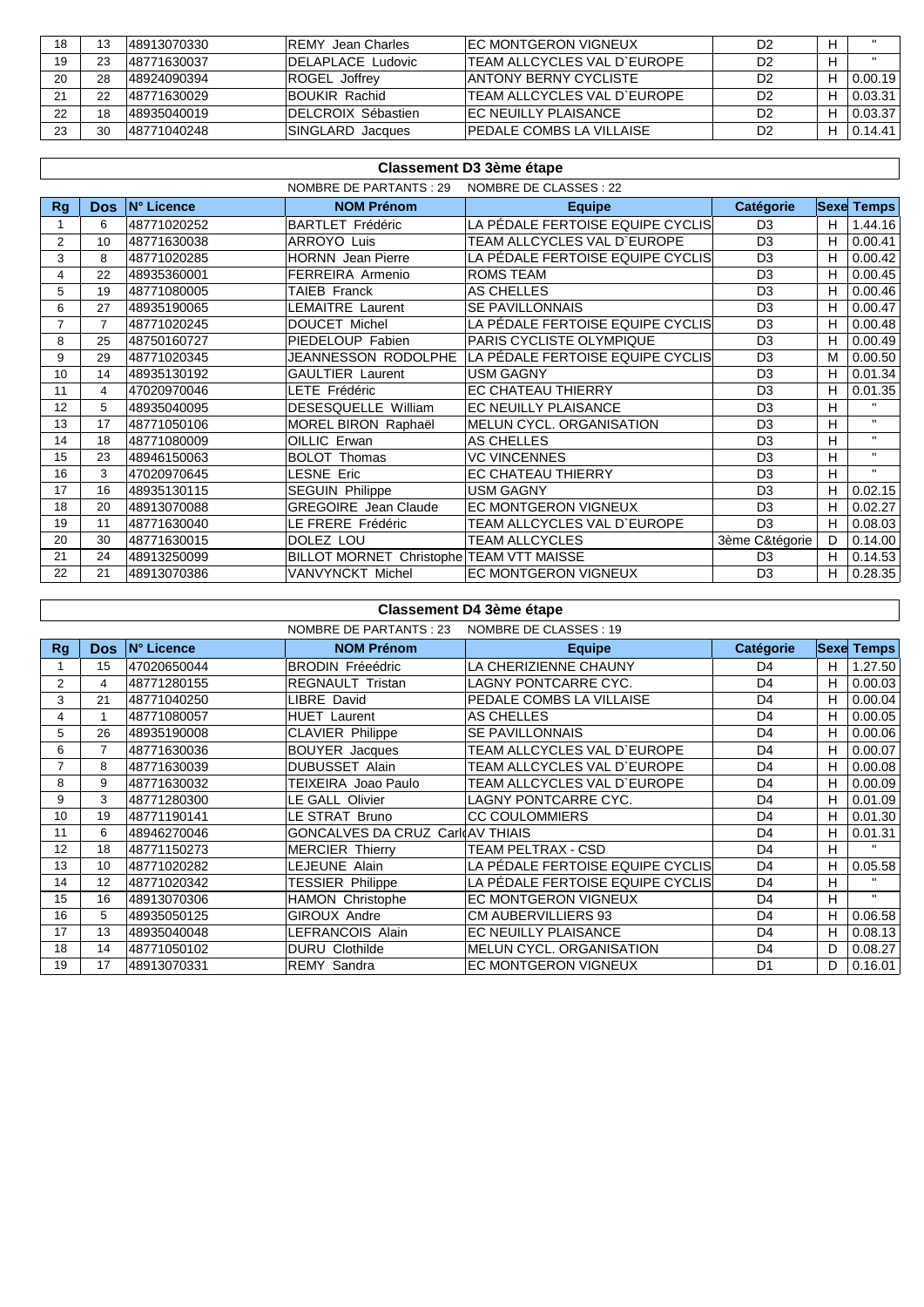

### NOMBRE DE PARTANTS : 58 NOMBRE DE CLASSES : 38 **Classement D1 CLASSEMENT GENERAL**

| <b>N° Licence</b><br>Catégorie<br><b>Sexe Temps</b><br><b>Dos</b><br><b>NOM Prénom</b><br><b>Rg</b><br><b>Equipe</b><br>MARION Sébastien<br>TEAM ALLCYCLES VAL D'EUROPE<br>H<br>4.20.44<br>48771630005<br>D <sub>1</sub><br>$\mathbf{1}$<br>30<br>D <sub>1</sub><br>H<br>0.00.52<br>$\overline{2}$<br><b>SHORT</b> Arthur Kevin<br>PARIS CYCLISTE OLYMPIQUE<br>11<br>48750160789<br>3<br>D <sub>1</sub><br>61<br>48771150242<br>GOUPIL Christophe<br>TEAM PELTRAX - CSD<br>0.01.02<br>М<br>CUQ Jean Christophe<br>TEAM ALLCYCLES VAL D'EUROPE<br>D <sub>1</sub><br>H<br>0.01.04<br>$\overline{\mathbf{4}}$<br>29<br>48771630043<br>0.01.08<br>5<br><b>BARTH Alexandre</b><br><b>AV THIAIS</b><br>D <sub>1</sub><br>H<br>25<br>48946270341<br>LOLIA Médrick<br><b>AV THIAIS</b><br>D <sub>1</sub><br>H<br>0.01.21<br>6<br>48946270361<br>27<br>PARIS CYCLISTE OLYMPIQUE<br>$\overline{7}$<br><b>DUGUE Maxime</b><br>D <sub>1</sub><br>H<br>0.01.26<br>$\overline{c}$<br>48750160851<br>8<br>FOURNIER Aurélien<br>VC ELANCOURT ST QUENTIN EN YVEL<br>D <sub>1</sub><br>0.01.36<br>33<br>48782260183<br>H<br>D <sub>1</sub><br>9<br>5<br>FORS Gregory<br>PARIS CYCLISTE OLYMPIQUE<br>н<br>0.01.46<br>48750160777<br>53<br>NOLIUS Jean Christophe<br>LAGNY PONTCARRE CYC.<br>D <sub>1</sub><br>H<br>0.02.05<br>10<br>48771280278<br>$\mathbf{u}$<br>D <sub>1</sub><br>H<br>3<br><b>EVEN Tom</b><br>PARIS CYCLISTE OLYMPIQUE<br>11<br>48750160559<br>ALPHAND Loïc<br>UC LONGJUMELLOISE<br>D <sub>1</sub><br>0.02.08<br>62<br>48913040154<br>M<br>12<br>CHAUMERLIAT Rémi<br>LAGNY PONTCARRE CYC.<br>D <sub>1</sub><br>0.02.10<br>13<br>51<br>48771280049<br>H<br>EC MONTGERON VIGNEUX<br>0.02.32<br>19<br>48913070360<br><b>CHARBIT Eliott</b><br>Junior D1<br>H<br>14<br>0.02.37<br>ZELLER Rémy<br>PARIS CYCLISTE OLYMPIQUE<br>D <sub>1</sub><br>15<br>13<br>48750160553<br>н<br>16<br>20<br>DELACOUR Thomas<br>D <sub>1</sub><br>H<br>0.02.39<br>48913070326<br>EC MONTGERON VIGNEUX<br>D <sub>1</sub><br>H<br>0.02.48<br>17<br>N'GUYEN Maxime<br>TEAM CYCLISTES ECHAPPEE 77<br>17<br>48771640017<br>48750160834<br>LIERE Timothée<br>PARIS CYCLISTE OLYMPIQUE<br>D <sub>1</sub><br>0.02.58<br>18<br>$\overline{7}$<br>H<br>D <sub>1</sub><br>0.03.02<br>19<br>14<br>48771010300<br><b>MEISTER Laurent</b><br><b>ESC MEAUX</b><br>н<br>$\overline{\mathbf{u}}$<br>$\overline{H}$<br>HAUTECOEUR frederic<br><b>GUIDON PROVINOIS</b><br>D <sub>1</sub><br>20<br>37<br>48771380163<br>21<br>59<br>D <sub>1</sub><br>H<br>0.03.26<br>48771130294<br>NATIVEL Théo<br>VC FONTAINEBLEAU AVON<br>MALET Robin<br>D <sub>1</sub><br>0.03.32<br>22<br>21<br>48913070059<br>EC MONTGERON VIGNEUX<br>H.<br>D <sub>1</sub><br>0.03.46<br>23<br>48750160626<br>SOUMAN François<br>PARIS CYCLISTE OLYMPIQUE<br>н<br>12<br>24<br>9<br>PARIS CYCLISTE OLYMPIQUE<br>Junior D1<br>0.04.07<br>48750160687<br>MOUSSAOUI Aliyy<br>H<br>MISSON Eric<br>0.04.15<br>25<br>16<br>48771640012<br>TEAM CYCLISTES ECHAPPEE 77<br>D <sub>1</sub><br>H<br>0.05.15<br><b>ANDRE Valentin</b><br>PARIS CYCLISTE OLYMPIQUE<br>Junior D1<br>26<br>48750160732<br>H<br>$\mathbf{1}$<br>LE MEUR Etienne<br><b>VC MONTIGNY BRETONNEUX</b><br>H<br>0.04.17<br>27<br>48<br>48782350850<br>D <sub>1</sub> |
|------------------------------------------------------------------------------------------------------------------------------------------------------------------------------------------------------------------------------------------------------------------------------------------------------------------------------------------------------------------------------------------------------------------------------------------------------------------------------------------------------------------------------------------------------------------------------------------------------------------------------------------------------------------------------------------------------------------------------------------------------------------------------------------------------------------------------------------------------------------------------------------------------------------------------------------------------------------------------------------------------------------------------------------------------------------------------------------------------------------------------------------------------------------------------------------------------------------------------------------------------------------------------------------------------------------------------------------------------------------------------------------------------------------------------------------------------------------------------------------------------------------------------------------------------------------------------------------------------------------------------------------------------------------------------------------------------------------------------------------------------------------------------------------------------------------------------------------------------------------------------------------------------------------------------------------------------------------------------------------------------------------------------------------------------------------------------------------------------------------------------------------------------------------------------------------------------------------------------------------------------------------------------------------------------------------------------------------------------------------------------------------------------------------------------------------------------------------------------------------------------------------------------------------------------------------------------------------------------------------------------------------------------------------------------------------------------------------------------------------------------------------------------------------------------------------------------------------------------------------------------------------------------------------------------------------------------------------------------------------------------------------------------------------------------------------------------------------------------------------------------------------------------------------------------------------------------------------------------------------------------------|
|                                                                                                                                                                                                                                                                                                                                                                                                                                                                                                                                                                                                                                                                                                                                                                                                                                                                                                                                                                                                                                                                                                                                                                                                                                                                                                                                                                                                                                                                                                                                                                                                                                                                                                                                                                                                                                                                                                                                                                                                                                                                                                                                                                                                                                                                                                                                                                                                                                                                                                                                                                                                                                                                                                                                                                                                                                                                                                                                                                                                                                                                                                                                                                                                                                                            |
|                                                                                                                                                                                                                                                                                                                                                                                                                                                                                                                                                                                                                                                                                                                                                                                                                                                                                                                                                                                                                                                                                                                                                                                                                                                                                                                                                                                                                                                                                                                                                                                                                                                                                                                                                                                                                                                                                                                                                                                                                                                                                                                                                                                                                                                                                                                                                                                                                                                                                                                                                                                                                                                                                                                                                                                                                                                                                                                                                                                                                                                                                                                                                                                                                                                            |
|                                                                                                                                                                                                                                                                                                                                                                                                                                                                                                                                                                                                                                                                                                                                                                                                                                                                                                                                                                                                                                                                                                                                                                                                                                                                                                                                                                                                                                                                                                                                                                                                                                                                                                                                                                                                                                                                                                                                                                                                                                                                                                                                                                                                                                                                                                                                                                                                                                                                                                                                                                                                                                                                                                                                                                                                                                                                                                                                                                                                                                                                                                                                                                                                                                                            |
|                                                                                                                                                                                                                                                                                                                                                                                                                                                                                                                                                                                                                                                                                                                                                                                                                                                                                                                                                                                                                                                                                                                                                                                                                                                                                                                                                                                                                                                                                                                                                                                                                                                                                                                                                                                                                                                                                                                                                                                                                                                                                                                                                                                                                                                                                                                                                                                                                                                                                                                                                                                                                                                                                                                                                                                                                                                                                                                                                                                                                                                                                                                                                                                                                                                            |
|                                                                                                                                                                                                                                                                                                                                                                                                                                                                                                                                                                                                                                                                                                                                                                                                                                                                                                                                                                                                                                                                                                                                                                                                                                                                                                                                                                                                                                                                                                                                                                                                                                                                                                                                                                                                                                                                                                                                                                                                                                                                                                                                                                                                                                                                                                                                                                                                                                                                                                                                                                                                                                                                                                                                                                                                                                                                                                                                                                                                                                                                                                                                                                                                                                                            |
|                                                                                                                                                                                                                                                                                                                                                                                                                                                                                                                                                                                                                                                                                                                                                                                                                                                                                                                                                                                                                                                                                                                                                                                                                                                                                                                                                                                                                                                                                                                                                                                                                                                                                                                                                                                                                                                                                                                                                                                                                                                                                                                                                                                                                                                                                                                                                                                                                                                                                                                                                                                                                                                                                                                                                                                                                                                                                                                                                                                                                                                                                                                                                                                                                                                            |
|                                                                                                                                                                                                                                                                                                                                                                                                                                                                                                                                                                                                                                                                                                                                                                                                                                                                                                                                                                                                                                                                                                                                                                                                                                                                                                                                                                                                                                                                                                                                                                                                                                                                                                                                                                                                                                                                                                                                                                                                                                                                                                                                                                                                                                                                                                                                                                                                                                                                                                                                                                                                                                                                                                                                                                                                                                                                                                                                                                                                                                                                                                                                                                                                                                                            |
|                                                                                                                                                                                                                                                                                                                                                                                                                                                                                                                                                                                                                                                                                                                                                                                                                                                                                                                                                                                                                                                                                                                                                                                                                                                                                                                                                                                                                                                                                                                                                                                                                                                                                                                                                                                                                                                                                                                                                                                                                                                                                                                                                                                                                                                                                                                                                                                                                                                                                                                                                                                                                                                                                                                                                                                                                                                                                                                                                                                                                                                                                                                                                                                                                                                            |
|                                                                                                                                                                                                                                                                                                                                                                                                                                                                                                                                                                                                                                                                                                                                                                                                                                                                                                                                                                                                                                                                                                                                                                                                                                                                                                                                                                                                                                                                                                                                                                                                                                                                                                                                                                                                                                                                                                                                                                                                                                                                                                                                                                                                                                                                                                                                                                                                                                                                                                                                                                                                                                                                                                                                                                                                                                                                                                                                                                                                                                                                                                                                                                                                                                                            |
|                                                                                                                                                                                                                                                                                                                                                                                                                                                                                                                                                                                                                                                                                                                                                                                                                                                                                                                                                                                                                                                                                                                                                                                                                                                                                                                                                                                                                                                                                                                                                                                                                                                                                                                                                                                                                                                                                                                                                                                                                                                                                                                                                                                                                                                                                                                                                                                                                                                                                                                                                                                                                                                                                                                                                                                                                                                                                                                                                                                                                                                                                                                                                                                                                                                            |
|                                                                                                                                                                                                                                                                                                                                                                                                                                                                                                                                                                                                                                                                                                                                                                                                                                                                                                                                                                                                                                                                                                                                                                                                                                                                                                                                                                                                                                                                                                                                                                                                                                                                                                                                                                                                                                                                                                                                                                                                                                                                                                                                                                                                                                                                                                                                                                                                                                                                                                                                                                                                                                                                                                                                                                                                                                                                                                                                                                                                                                                                                                                                                                                                                                                            |
|                                                                                                                                                                                                                                                                                                                                                                                                                                                                                                                                                                                                                                                                                                                                                                                                                                                                                                                                                                                                                                                                                                                                                                                                                                                                                                                                                                                                                                                                                                                                                                                                                                                                                                                                                                                                                                                                                                                                                                                                                                                                                                                                                                                                                                                                                                                                                                                                                                                                                                                                                                                                                                                                                                                                                                                                                                                                                                                                                                                                                                                                                                                                                                                                                                                            |
|                                                                                                                                                                                                                                                                                                                                                                                                                                                                                                                                                                                                                                                                                                                                                                                                                                                                                                                                                                                                                                                                                                                                                                                                                                                                                                                                                                                                                                                                                                                                                                                                                                                                                                                                                                                                                                                                                                                                                                                                                                                                                                                                                                                                                                                                                                                                                                                                                                                                                                                                                                                                                                                                                                                                                                                                                                                                                                                                                                                                                                                                                                                                                                                                                                                            |
|                                                                                                                                                                                                                                                                                                                                                                                                                                                                                                                                                                                                                                                                                                                                                                                                                                                                                                                                                                                                                                                                                                                                                                                                                                                                                                                                                                                                                                                                                                                                                                                                                                                                                                                                                                                                                                                                                                                                                                                                                                                                                                                                                                                                                                                                                                                                                                                                                                                                                                                                                                                                                                                                                                                                                                                                                                                                                                                                                                                                                                                                                                                                                                                                                                                            |
|                                                                                                                                                                                                                                                                                                                                                                                                                                                                                                                                                                                                                                                                                                                                                                                                                                                                                                                                                                                                                                                                                                                                                                                                                                                                                                                                                                                                                                                                                                                                                                                                                                                                                                                                                                                                                                                                                                                                                                                                                                                                                                                                                                                                                                                                                                                                                                                                                                                                                                                                                                                                                                                                                                                                                                                                                                                                                                                                                                                                                                                                                                                                                                                                                                                            |
|                                                                                                                                                                                                                                                                                                                                                                                                                                                                                                                                                                                                                                                                                                                                                                                                                                                                                                                                                                                                                                                                                                                                                                                                                                                                                                                                                                                                                                                                                                                                                                                                                                                                                                                                                                                                                                                                                                                                                                                                                                                                                                                                                                                                                                                                                                                                                                                                                                                                                                                                                                                                                                                                                                                                                                                                                                                                                                                                                                                                                                                                                                                                                                                                                                                            |
|                                                                                                                                                                                                                                                                                                                                                                                                                                                                                                                                                                                                                                                                                                                                                                                                                                                                                                                                                                                                                                                                                                                                                                                                                                                                                                                                                                                                                                                                                                                                                                                                                                                                                                                                                                                                                                                                                                                                                                                                                                                                                                                                                                                                                                                                                                                                                                                                                                                                                                                                                                                                                                                                                                                                                                                                                                                                                                                                                                                                                                                                                                                                                                                                                                                            |
|                                                                                                                                                                                                                                                                                                                                                                                                                                                                                                                                                                                                                                                                                                                                                                                                                                                                                                                                                                                                                                                                                                                                                                                                                                                                                                                                                                                                                                                                                                                                                                                                                                                                                                                                                                                                                                                                                                                                                                                                                                                                                                                                                                                                                                                                                                                                                                                                                                                                                                                                                                                                                                                                                                                                                                                                                                                                                                                                                                                                                                                                                                                                                                                                                                                            |
|                                                                                                                                                                                                                                                                                                                                                                                                                                                                                                                                                                                                                                                                                                                                                                                                                                                                                                                                                                                                                                                                                                                                                                                                                                                                                                                                                                                                                                                                                                                                                                                                                                                                                                                                                                                                                                                                                                                                                                                                                                                                                                                                                                                                                                                                                                                                                                                                                                                                                                                                                                                                                                                                                                                                                                                                                                                                                                                                                                                                                                                                                                                                                                                                                                                            |
|                                                                                                                                                                                                                                                                                                                                                                                                                                                                                                                                                                                                                                                                                                                                                                                                                                                                                                                                                                                                                                                                                                                                                                                                                                                                                                                                                                                                                                                                                                                                                                                                                                                                                                                                                                                                                                                                                                                                                                                                                                                                                                                                                                                                                                                                                                                                                                                                                                                                                                                                                                                                                                                                                                                                                                                                                                                                                                                                                                                                                                                                                                                                                                                                                                                            |
|                                                                                                                                                                                                                                                                                                                                                                                                                                                                                                                                                                                                                                                                                                                                                                                                                                                                                                                                                                                                                                                                                                                                                                                                                                                                                                                                                                                                                                                                                                                                                                                                                                                                                                                                                                                                                                                                                                                                                                                                                                                                                                                                                                                                                                                                                                                                                                                                                                                                                                                                                                                                                                                                                                                                                                                                                                                                                                                                                                                                                                                                                                                                                                                                                                                            |
|                                                                                                                                                                                                                                                                                                                                                                                                                                                                                                                                                                                                                                                                                                                                                                                                                                                                                                                                                                                                                                                                                                                                                                                                                                                                                                                                                                                                                                                                                                                                                                                                                                                                                                                                                                                                                                                                                                                                                                                                                                                                                                                                                                                                                                                                                                                                                                                                                                                                                                                                                                                                                                                                                                                                                                                                                                                                                                                                                                                                                                                                                                                                                                                                                                                            |
|                                                                                                                                                                                                                                                                                                                                                                                                                                                                                                                                                                                                                                                                                                                                                                                                                                                                                                                                                                                                                                                                                                                                                                                                                                                                                                                                                                                                                                                                                                                                                                                                                                                                                                                                                                                                                                                                                                                                                                                                                                                                                                                                                                                                                                                                                                                                                                                                                                                                                                                                                                                                                                                                                                                                                                                                                                                                                                                                                                                                                                                                                                                                                                                                                                                            |
|                                                                                                                                                                                                                                                                                                                                                                                                                                                                                                                                                                                                                                                                                                                                                                                                                                                                                                                                                                                                                                                                                                                                                                                                                                                                                                                                                                                                                                                                                                                                                                                                                                                                                                                                                                                                                                                                                                                                                                                                                                                                                                                                                                                                                                                                                                                                                                                                                                                                                                                                                                                                                                                                                                                                                                                                                                                                                                                                                                                                                                                                                                                                                                                                                                                            |
|                                                                                                                                                                                                                                                                                                                                                                                                                                                                                                                                                                                                                                                                                                                                                                                                                                                                                                                                                                                                                                                                                                                                                                                                                                                                                                                                                                                                                                                                                                                                                                                                                                                                                                                                                                                                                                                                                                                                                                                                                                                                                                                                                                                                                                                                                                                                                                                                                                                                                                                                                                                                                                                                                                                                                                                                                                                                                                                                                                                                                                                                                                                                                                                                                                                            |
|                                                                                                                                                                                                                                                                                                                                                                                                                                                                                                                                                                                                                                                                                                                                                                                                                                                                                                                                                                                                                                                                                                                                                                                                                                                                                                                                                                                                                                                                                                                                                                                                                                                                                                                                                                                                                                                                                                                                                                                                                                                                                                                                                                                                                                                                                                                                                                                                                                                                                                                                                                                                                                                                                                                                                                                                                                                                                                                                                                                                                                                                                                                                                                                                                                                            |
|                                                                                                                                                                                                                                                                                                                                                                                                                                                                                                                                                                                                                                                                                                                                                                                                                                                                                                                                                                                                                                                                                                                                                                                                                                                                                                                                                                                                                                                                                                                                                                                                                                                                                                                                                                                                                                                                                                                                                                                                                                                                                                                                                                                                                                                                                                                                                                                                                                                                                                                                                                                                                                                                                                                                                                                                                                                                                                                                                                                                                                                                                                                                                                                                                                                            |
|                                                                                                                                                                                                                                                                                                                                                                                                                                                                                                                                                                                                                                                                                                                                                                                                                                                                                                                                                                                                                                                                                                                                                                                                                                                                                                                                                                                                                                                                                                                                                                                                                                                                                                                                                                                                                                                                                                                                                                                                                                                                                                                                                                                                                                                                                                                                                                                                                                                                                                                                                                                                                                                                                                                                                                                                                                                                                                                                                                                                                                                                                                                                                                                                                                                            |
| D <sub>1</sub><br>0.04.19<br>EC NEUILLY PLAISANCE<br>H<br>48935040149<br><b>ARHLA Lahsen</b><br>28<br>40                                                                                                                                                                                                                                                                                                                                                                                                                                                                                                                                                                                                                                                                                                                                                                                                                                                                                                                                                                                                                                                                                                                                                                                                                                                                                                                                                                                                                                                                                                                                                                                                                                                                                                                                                                                                                                                                                                                                                                                                                                                                                                                                                                                                                                                                                                                                                                                                                                                                                                                                                                                                                                                                                                                                                                                                                                                                                                                                                                                                                                                                                                                                                   |
| 29<br>$\overline{4}$<br>FACTOR Bruno<br>PARIS CYCLISTE OLYMPIQUE<br>0.04.23<br>48750160329<br>Junior D1<br>н                                                                                                                                                                                                                                                                                                                                                                                                                                                                                                                                                                                                                                                                                                                                                                                                                                                                                                                                                                                                                                                                                                                                                                                                                                                                                                                                                                                                                                                                                                                                                                                                                                                                                                                                                                                                                                                                                                                                                                                                                                                                                                                                                                                                                                                                                                                                                                                                                                                                                                                                                                                                                                                                                                                                                                                                                                                                                                                                                                                                                                                                                                                                               |
| $\mathbf{H}$<br>30<br>55<br>48771280033<br>RICHARD Damien<br>LAGNY PONTCARRE CYC.<br>D <sub>1</sub><br>н                                                                                                                                                                                                                                                                                                                                                                                                                                                                                                                                                                                                                                                                                                                                                                                                                                                                                                                                                                                                                                                                                                                                                                                                                                                                                                                                                                                                                                                                                                                                                                                                                                                                                                                                                                                                                                                                                                                                                                                                                                                                                                                                                                                                                                                                                                                                                                                                                                                                                                                                                                                                                                                                                                                                                                                                                                                                                                                                                                                                                                                                                                                                                   |
| H<br>0.04.40<br>31<br>28<br>50401640185<br><b>GUERRERO Norbert</b><br>PEYREHORADE SC<br>D <sub>1</sub>                                                                                                                                                                                                                                                                                                                                                                                                                                                                                                                                                                                                                                                                                                                                                                                                                                                                                                                                                                                                                                                                                                                                                                                                                                                                                                                                                                                                                                                                                                                                                                                                                                                                                                                                                                                                                                                                                                                                                                                                                                                                                                                                                                                                                                                                                                                                                                                                                                                                                                                                                                                                                                                                                                                                                                                                                                                                                                                                                                                                                                                                                                                                                     |
| 32<br>D <sub>1</sub><br>22<br>RIQUET Willy<br><b>EC MONTGERON VIGNEUX</b><br>H<br>0.04.56<br>48913070411                                                                                                                                                                                                                                                                                                                                                                                                                                                                                                                                                                                                                                                                                                                                                                                                                                                                                                                                                                                                                                                                                                                                                                                                                                                                                                                                                                                                                                                                                                                                                                                                                                                                                                                                                                                                                                                                                                                                                                                                                                                                                                                                                                                                                                                                                                                                                                                                                                                                                                                                                                                                                                                                                                                                                                                                                                                                                                                                                                                                                                                                                                                                                   |
| D <sub>1</sub><br>COQUELLE Quentin<br><b>VC FONTAINEBLEAU AVON</b><br>H<br>0.05.01<br>33<br>58<br>48771130368                                                                                                                                                                                                                                                                                                                                                                                                                                                                                                                                                                                                                                                                                                                                                                                                                                                                                                                                                                                                                                                                                                                                                                                                                                                                                                                                                                                                                                                                                                                                                                                                                                                                                                                                                                                                                                                                                                                                                                                                                                                                                                                                                                                                                                                                                                                                                                                                                                                                                                                                                                                                                                                                                                                                                                                                                                                                                                                                                                                                                                                                                                                                              |
| 0.06.02<br><b>VARANGES Gary</b><br><b>EC MONTGERON VIGNEUX</b><br>Junior D1<br>H<br>34<br>23<br>48913070144                                                                                                                                                                                                                                                                                                                                                                                                                                                                                                                                                                                                                                                                                                                                                                                                                                                                                                                                                                                                                                                                                                                                                                                                                                                                                                                                                                                                                                                                                                                                                                                                                                                                                                                                                                                                                                                                                                                                                                                                                                                                                                                                                                                                                                                                                                                                                                                                                                                                                                                                                                                                                                                                                                                                                                                                                                                                                                                                                                                                                                                                                                                                                |
| 35<br>MARTON Thibaud<br>VC ELANCOURT ST QUENTIN EN YVEL<br>D <sub>1</sub><br>H<br>0.06.14<br>35<br>48782260197                                                                                                                                                                                                                                                                                                                                                                                                                                                                                                                                                                                                                                                                                                                                                                                                                                                                                                                                                                                                                                                                                                                                                                                                                                                                                                                                                                                                                                                                                                                                                                                                                                                                                                                                                                                                                                                                                                                                                                                                                                                                                                                                                                                                                                                                                                                                                                                                                                                                                                                                                                                                                                                                                                                                                                                                                                                                                                                                                                                                                                                                                                                                             |
| 6<br>GILBERT Raphaël<br>PARIS CYCLISTE OLYMPIQUE<br>Junior D1<br>H<br>0.06.26<br>48750160876<br>36                                                                                                                                                                                                                                                                                                                                                                                                                                                                                                                                                                                                                                                                                                                                                                                                                                                                                                                                                                                                                                                                                                                                                                                                                                                                                                                                                                                                                                                                                                                                                                                                                                                                                                                                                                                                                                                                                                                                                                                                                                                                                                                                                                                                                                                                                                                                                                                                                                                                                                                                                                                                                                                                                                                                                                                                                                                                                                                                                                                                                                                                                                                                                         |
| 37<br>50<br><b>WILLIAME Mathis</b><br>0.06.45<br>48782350618<br>VC MONTIGNY BRETONNEUX<br>D <sub>1</sub><br>H                                                                                                                                                                                                                                                                                                                                                                                                                                                                                                                                                                                                                                                                                                                                                                                                                                                                                                                                                                                                                                                                                                                                                                                                                                                                                                                                                                                                                                                                                                                                                                                                                                                                                                                                                                                                                                                                                                                                                                                                                                                                                                                                                                                                                                                                                                                                                                                                                                                                                                                                                                                                                                                                                                                                                                                                                                                                                                                                                                                                                                                                                                                                              |
| Н.<br>SCHMITT Michaël<br>TEAM CHATOU CYCLISME<br>D <sub>1</sub><br>0.07.17<br>38<br>39<br>48782120186                                                                                                                                                                                                                                                                                                                                                                                                                                                                                                                                                                                                                                                                                                                                                                                                                                                                                                                                                                                                                                                                                                                                                                                                                                                                                                                                                                                                                                                                                                                                                                                                                                                                                                                                                                                                                                                                                                                                                                                                                                                                                                                                                                                                                                                                                                                                                                                                                                                                                                                                                                                                                                                                                                                                                                                                                                                                                                                                                                                                                                                                                                                                                      |

### **Classement D2 CLASSEMENT GENERAL**

|    |     |              | NOMBRE DE PARTANTS : 39 NOMBRE DE CLASSES : 22 |                              |                |    |                   |
|----|-----|--------------|------------------------------------------------|------------------------------|----------------|----|-------------------|
| Rg | Dos | IN° Licence  | <b>NOM Prénom</b>                              | <b>Equipe</b>                | Catégorie      |    | <b>Sexe Temps</b> |
|    | 40  | 48957110089  | <b>DELATTRE Eric</b>                           | US EZANVILLE ECOUEN          | D <sub>2</sub> | Н. | 3.58.40           |
| 2  | 4   | 48750160637  | <b>GONIEAUX Frédéric</b>                       | PARIS CYCLISTE OLYMPIQUE     | D <sub>2</sub> | H. | 0.00.36           |
| 3  | 8   | 48750160603  | QUINTERO Steven                                | PARIS CYCLISTE OLYMPIQUE     | D <sub>2</sub> | Н. | 0.01.03           |
| 4  | 7   | 48750160534  | MATUSZEWSKI Sébastien                          | PARIS CYCLISTE OLYMPIQUE     | D <sub>2</sub> | H. | 0.01.11           |
| 5  | 19  | 48935040160  | <b>DENIS Kevin</b>                             | EC NEUILLY PLAISANCE         | D <sub>2</sub> | н  | $\mathbf{H}$      |
| 6  | 13  | 148913070330 | <b>REMY</b> Jean Charles                       | EC MONTGERON VIGNEUX         | D <sub>2</sub> | H. | 0.01.14           |
| 7  | 34  | 48935070472  | LOHYER Stéphane                                | <b>B.C. NOISY LE GRAND</b>   | D <sub>2</sub> | H  | 0.01.15           |
| 8  | 5   | 48750160585  | HANAIZI Mehdi                                  | PARIS CYCLISTE OLYMPIQUE     | D <sub>2</sub> | Н. | 0.01.18           |
| 9  | 33  | 148771280337 | <b>RAPINAT Ludovic</b>                         | LAGNY PONTCARRE CYC.         | D <sub>2</sub> | H. | 0.01.25           |
| 10 | 41  | 48771180041  | DEWAELE Thomas                                 | <b>LAGNY PONTCARRE CYC.</b>  | D <sub>2</sub> |    | 0.01.28           |
| 11 | 24  | 148771630007 | RIVOIRE Alban                                  | TEAM ALLCYCLES VAL D'EUROPE  | D <sub>2</sub> | H  | 0.01.31           |
| 12 | 17  | 48771640008  | PENVEN Cyril                                   | TEAM CYCLISTES ECHAPPEE 77   | D <sub>2</sub> | H. | 0.01.34           |
| 13 | 23  | 48771630037  | DELAPLACE Ludovic                              | TEAM ALLCYCLES VAL D'EUROPE  | D <sub>2</sub> | H  | 0.01.41           |
| 14 | 10  | 48913070394  | LECART Thibaut                                 | EC MONTGERON VIGNEUX         | D <sub>2</sub> | H  | 0.01.56           |
| 15 | 20  | 48935040161  | <b>DENIS Steve</b>                             | EC NEUILLY PLAISANCE         | D <sub>2</sub> | H  | 0.01.57           |
| 16 | 15  | 48935050778  | <b>GUYARD Julien</b>                           | <b>CM AUBERVILLIERS 93</b>   | D <sub>2</sub> | H  | 0.01.59           |
| 17 | 28  | 48924090394  | ROGEL Joffrey                                  | <b>ANTONY BERNY CYCLISTE</b> | D <sub>2</sub> | H  | 0.02.14           |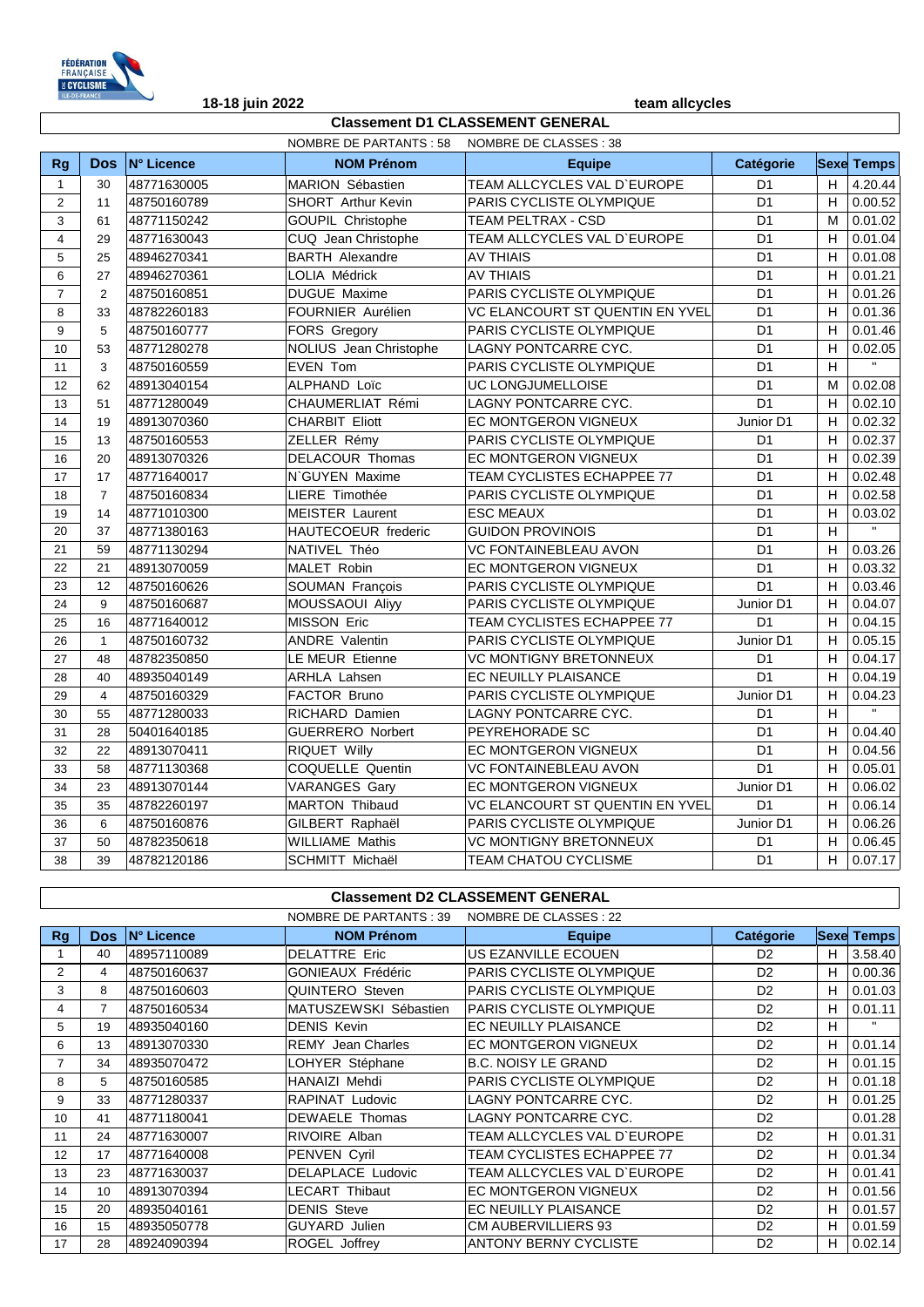| 18 |    | 148750160557 | VINDEX Jean Philippe       | <b>IPARIS CYCLISTE OLYMPIQUE</b> | D2             | 0.02.17 |
|----|----|--------------|----------------------------|----------------------------------|----------------|---------|
| 19 |    | 48935040019  | <b>IDELCROIX Sébastien</b> | IFC NEUILLY PLAISANCE.           | D2             | 0.05.00 |
| 20 |    | 148771630029 | <b>BOUKIR Rachid</b>       | ITEAM ALLCYCLES VAL D`EUROPE     | D2             | 0.05.36 |
| 21 |    | 148771490044 | <b>ICHERRIER Olivier</b>   | <b>ISC GRETZ TOURNAN</b>         | D2             | 0.15.43 |
| 22 | 30 | 148771040248 | SINGLARD Jacques           | IPEDALE COMBS LA VILLAISE        | D <sub>2</sub> | 0.20.37 |

|    | <b>Classement D3 CLASSEMENT GENERAL</b>           |             |                                          |                                  |                  |    |                   |  |  |  |  |
|----|---------------------------------------------------|-------------|------------------------------------------|----------------------------------|------------------|----|-------------------|--|--|--|--|
|    | NOMBRE DE PARTANTS : 29<br>NOMBRE DE CLASSES : 21 |             |                                          |                                  |                  |    |                   |  |  |  |  |
| Rg | <b>Dos</b>                                        | IN° Licence | <b>NOM Prénom</b>                        | <b>Equipe</b>                    | <b>Catégorie</b> |    | <b>Sexe Temps</b> |  |  |  |  |
|    | $\overline{7}$                                    | 48771020245 | DOUCET Michel                            | LA PÉDALE FERTOISE EQUIPE CYCLIS | D <sub>3</sub>   | н  | 3.35.56           |  |  |  |  |
| 2  | 14                                                | 48935130192 | GAULTIER Laurent                         | <b>USM GAGNY</b>                 | D <sub>3</sub>   | H  | 0.01.33           |  |  |  |  |
| 3  | 6                                                 | 48771020252 | <b>BARTLET Frédéric</b>                  | LA PÉDALE FERTOISE EQUIPE CYCLIS | D <sub>3</sub>   | H  | 0.01.46           |  |  |  |  |
| 4  | 10                                                | 48771630038 | <b>ARROYO Luis</b>                       | TEAM ALLCYCLES VAL D'EUROPE      | D <sub>3</sub>   | н  | 0.02.42           |  |  |  |  |
| 5  | 5                                                 | 48935040095 | DESESQUELLE William                      | EC NEUILLY PLAISANCE             | D <sub>3</sub>   | H  | 0.02.55           |  |  |  |  |
| 6  | 17                                                | 48771050106 | MOREL BIRON Raphaël                      | MELUN CYCL. ORGANISATION         | D <sub>3</sub>   | н  | 0.02.59           |  |  |  |  |
|    | 25                                                | 48750160727 | PIEDELOUP Fabien                         | PARIS CYCLISTE OLYMPIQUE         | D <sub>3</sub>   | н  | 0.03.09           |  |  |  |  |
| 8  | 8                                                 | 48771020285 | <b>HORNN</b> Jean Pierre                 | LA PÉDALE FERTOISE EQUIPE CYCLIS | D <sub>3</sub>   | н  | 0.03.17           |  |  |  |  |
| 9  | 19                                                | 48771080005 | TAIEB Franck                             | <b>AS CHELLES</b>                | D <sub>3</sub>   | н  | 0.03.48           |  |  |  |  |
| 10 | 29                                                | 48771020345 | JEANNESSON RODOLPHE                      | LA PÉDALE FERTOISE EQUIPE CYCLIS | D <sub>3</sub>   | M  | $\mathbf{H}$      |  |  |  |  |
| 11 | 22                                                | 48935360001 | <b>FERREIRA Armenio</b>                  | <b>ROMS TEAM</b>                 | D <sub>3</sub>   | н  | 0.03.56           |  |  |  |  |
| 12 | 3                                                 | 47020970645 | LESNE Eric                               | <b>EC CHATEAU THIERRY</b>        | D <sub>3</sub>   | н  | 0.03.57           |  |  |  |  |
| 13 | 23                                                | 48946150063 | <b>BOLOT Thomas</b>                      | <b>VC VINCENNES</b>              | D <sub>3</sub>   | н  | 0.04.06           |  |  |  |  |
| 14 | 16                                                | 48935130115 | <b>SEGUIN Philippe</b>                   | <b>USM GAGNY</b>                 | D <sub>3</sub>   | н  | 0.04.30           |  |  |  |  |
| 15 | 4                                                 | 47020970046 | LETE Frédéric                            | <b>EC CHATEAU THIERRY</b>        | D <sub>3</sub>   | н  | 0.05.07           |  |  |  |  |
| 16 | 18                                                | 48771080009 | OILLIC Erwan                             | AS CHELLES                       | D <sub>3</sub>   | н  | 0.05.10           |  |  |  |  |
| 17 | 27                                                | 48935190065 | LEMAITRE Laurent                         | <b>SE PAVILLONNAIS</b>           | D <sub>3</sub>   | н  | 0.06.29           |  |  |  |  |
| 18 | 11                                                | 48771630040 | LE FRERE Frédéric                        | TEAM ALLCYCLES VAL D'EUROPE      | D <sub>3</sub>   | н  | 0.15.49           |  |  |  |  |
| 19 | 30                                                | 48771630015 | DOLEZ LOU                                | <b>TEAM ALLCYCLES</b>            | 3ème C&tégorie   | D  | 0.16.30           |  |  |  |  |
| 20 | 24                                                | 48913250099 | BILLOT MORNET Christophe TEAM VTT MAISSE |                                  | D <sub>3</sub>   | н  | 0.23.25           |  |  |  |  |
| 21 | 21                                                | 48913070386 | VANVYNCKT Michel                         | <b>EC MONTGERON VIGNEUX</b>      | D <sub>3</sub>   | H. | 0.30.51           |  |  |  |  |

## **Classement D4 CLASSEMENT GENERAL**

| NOMBRE DE PARTANTS : 23<br>NOMBRE DE CLASSES : 19 |      |             |                                  |                                   |                  |   |                   |
|---------------------------------------------------|------|-------------|----------------------------------|-----------------------------------|------------------|---|-------------------|
| Rg                                                | Dos. | IN° Licence | <b>NOM Prénom</b>                | <b>Equipe</b>                     | <b>Catégorie</b> |   | <b>Sexe Temps</b> |
|                                                   | 21   | 48771040250 | LIBRE David                      | PEDALE COMBS LA VILLAISE          | D4               | H | 3.09.13           |
| $\overline{2}$                                    | 15   | 47020650044 | <b>BRODIN Fréeédric</b>          | LA CHERIZIENNE CHAUNY             | D <sub>4</sub>   | Н | 0.01.32           |
| 3                                                 | 3    | 48771280300 | LE GALL Olivier                  | <b>LAGNY PONTCARRE CYC.</b>       | D <sub>4</sub>   | Н | 0.02.04           |
| 4                                                 | 4    | 48771280155 | <b>REGNAULT Tristan</b>          | <b>LAGNY PONTCARRE CYC.</b>       | D <sub>4</sub>   | Н | 0.02.07           |
| 5                                                 | 26   | 48935190008 | <b>CLAVIER Philippe</b>          | <b>SE PAVILLONNAIS</b>            | D <sub>4</sub>   | Н | 0.03.07           |
| 6                                                 | 8    | 48771630039 | DUBUSSET Alain                   | TEAM ALLCYCLES VAL D'EUROPE       | D <sub>4</sub>   | H | 0.03.32           |
|                                                   | 6    | 48946270046 | GONCALVES DA CRUZ Carl AV THIAIS |                                   | D <sub>4</sub>   | H | 0.03.41           |
| 8                                                 | 7    | 48771630036 | <b>BOUYER</b> Jacques            | TEAM ALLCYCLES VAL D'EUROPE       | D <sub>4</sub>   | H | 0.03.42           |
| 9                                                 | 9    | 48771630032 | TEIXEIRA Joao Paulo              | TEAM ALLCYCLES VAL D'EUROPE       | D <sub>4</sub>   | H | 0.04.26           |
| 10                                                |      | 48771080057 | <b>HUET Laurent</b>              | AS CHELLES                        | D <sub>4</sub>   | H | 0.04.37           |
| 11                                                | 18   | 48771150273 | <b>MERCIER Thierry</b>           | TEAM PELTRAX - CSD                | D <sub>4</sub>   | H | 0.05.12           |
| 12                                                | 10   | 48771020282 | LEJEUNE Alain                    | LA PÉDALE FERTOISE EQUIPE CYCLIS  | D <sub>4</sub>   | H | 0.10.00           |
| 13                                                | 5    | 48935050125 | <b>GIROUX Andre</b>              | <b>CM AUBERVILLIERS 93</b>        | D <sub>4</sub>   | H | 0.11.41           |
| 14                                                | 19   | 48771190141 | LE STRAT Bruno                   | <b>CC COULOMMIERS</b>             | D <sub>4</sub>   | H | 0.12.35           |
| 15                                                | 13   | 48935040048 | LEFRANCOIS Alain                 | EC NEUILLY PLAISANCE              | D <sub>4</sub>   | H | 0.12.50           |
| 16                                                | 16   | 48913070306 | <b>HAMON Christophe</b>          | <b>EC MONTGERON VIGNEUX</b>       | D <sub>4</sub>   | H | 0.16.41           |
| 17                                                | 12   | 48771020342 | <b>TESSIER Philippe</b>          | LA PÉDALE FERTOISE EQUIPE CYCLISI | D <sub>4</sub>   | Н | 0.17.10           |
| 18                                                | 14   | 48771050102 | <b>DURU Clothilde</b>            | <b>MELUN CYCL, ORGANISATION</b>   | D <sub>4</sub>   | D | 0.26.06           |
| 19                                                | 17   | 48913070331 | <b>REMY Sandra</b>               | EC MONTGERON VIGNEUX              | D <sub>1</sub>   | D | 0.27.37           |